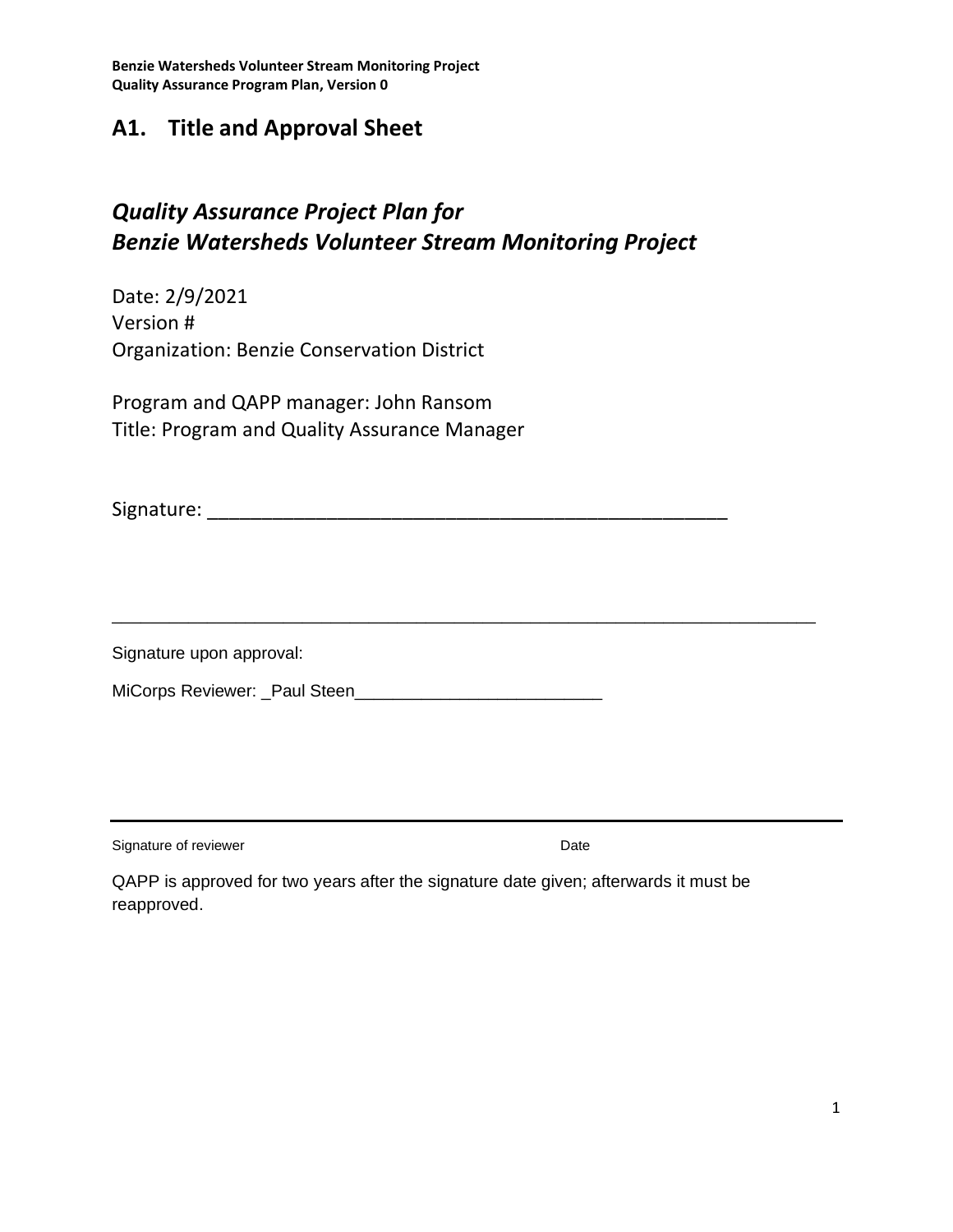| <b>A2. Table of Contents</b> |                                                           | Page           |
|------------------------------|-----------------------------------------------------------|----------------|
| A1.                          | Title and Approval Sheet                                  | 1              |
| A2.                          | <b>Table of Contents</b>                                  | $\overline{2}$ |
| A3.                          | <b>Distribution List</b>                                  | 3              |
| A4.                          | <b>Project Organization</b>                               | 3              |
| A5.                          | Problem Definition/Background                             | 5              |
| A6.                          | <b>Project Description</b>                                | 6              |
| A7.                          | Data Quality Objectives                                   | 7              |
| A8.                          | <b>Special Training/Certifications</b>                    | 9              |
| <b>B1.</b>                   | Study Design & Methods                                    | 9              |
| B <sub>2</sub> .             | Instrument/Equipment Testing, Inspection, and Maintenance | 15             |
| <b>B3.</b>                   | Inspection/Acceptance for Supplies and Consumables        | 15             |
| B4.                          | <b>Non-Direct Measurements</b>                            | 15             |
| <b>B5.</b>                   | Data Management and Analysis                              | 16             |
| C1                           | Assessments and Response Actions                          | 17             |
| $C2$ .                       | Data Review, Verification, and Validation                 | 17             |
| C3.                          | Reconciliation with Data Quality Objectives               | 18             |
| C4.                          | Reporting                                                 | 19             |
| Appendix A.                  | Map of Stream Sampling Sites                              | 20             |
| Appendix B.                  | Order-Level Field Data Sheet                              | 21             |
| Appendix C.                  | Family-Level Data Sheet                                   | 23             |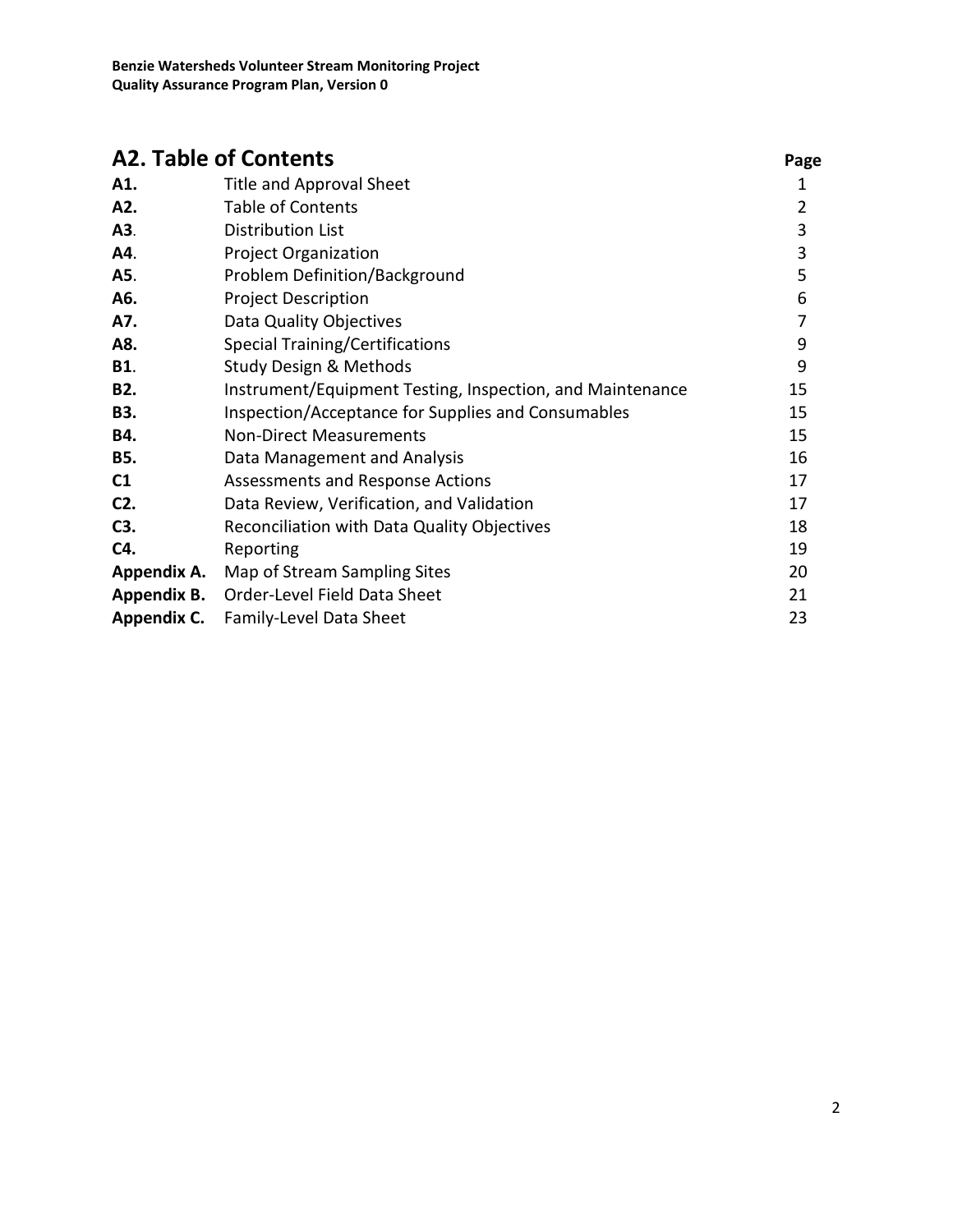## **A3. Distribution List**

Marcy Knoll Wilmes Michigan Department of Environment, Great Lakes, and Energy Paul Steen, Huron River Watershed Council Tad Peacock, Benzie Conservation District John Ransom, Benzie Conservation District

Gerald Wilgus, BWVSMP Lead Volunteer

Dave Long, BWVSMP Lead Volunteer

## **A4. Project Organization**

#### **1. Management Responsibilities –**

1) John Ransom, Program and Quality Assurance Manager, Benzie Conservation District, 280 S. Benzie Blvd/PO Box 408, Beulah, MI 49617, 231-882-4391, [John@benziecd.org.](mailto:mike@benziecd.org) John is the project manager and quality assurance manager for the project. John is the project liaison with ultimate authority for this project. His responsibilities include:

- Develop and adhere to the Quality Assurance Project Plan.
- Promote volunteer stream monitoring activities and solicit volunteers and stream access permissions from local community.
- Research and purchase necessary equipment for performing stream monitoring activities.
- Coordinate and conduct volunteer stream monitoring training events.
- Coordinate volunteer stream monitoring field data collection events.
- Coordinate macroinvertebrate indoor sorting and identification sessions.
- Catalogue and store collected specimens.
- Database development, data entry, and data analysis.
- Write reports and update web-page with latest information on an annual basis to share with volunteers and the general public.
- Provision of products and deliverables to MiCorps. All data collected will be sent electronically to the MiCorps database manager on an annual basis.
- Project evaluation.

2) Tad Peacock, Executive Director, Benzie Conservation District, 280 S. Benzie Blvd/PO Box 408, Beulah, MI 49617, 231-882-4391[, tad@benziecd.org](mailto:tad@benziecd.org). Tad's responsibilities include:

- Development and submission of status reports following MiCorps guidance on a quarterly basis.
- Administration and accounting of grant funds.
- 2. **Field Responsibilities** Field sampling will be performed by volunteers and project staff. Team leaders and collectors will receive training in field data collection methods by Benzie Conservation District staff and lead volunteers.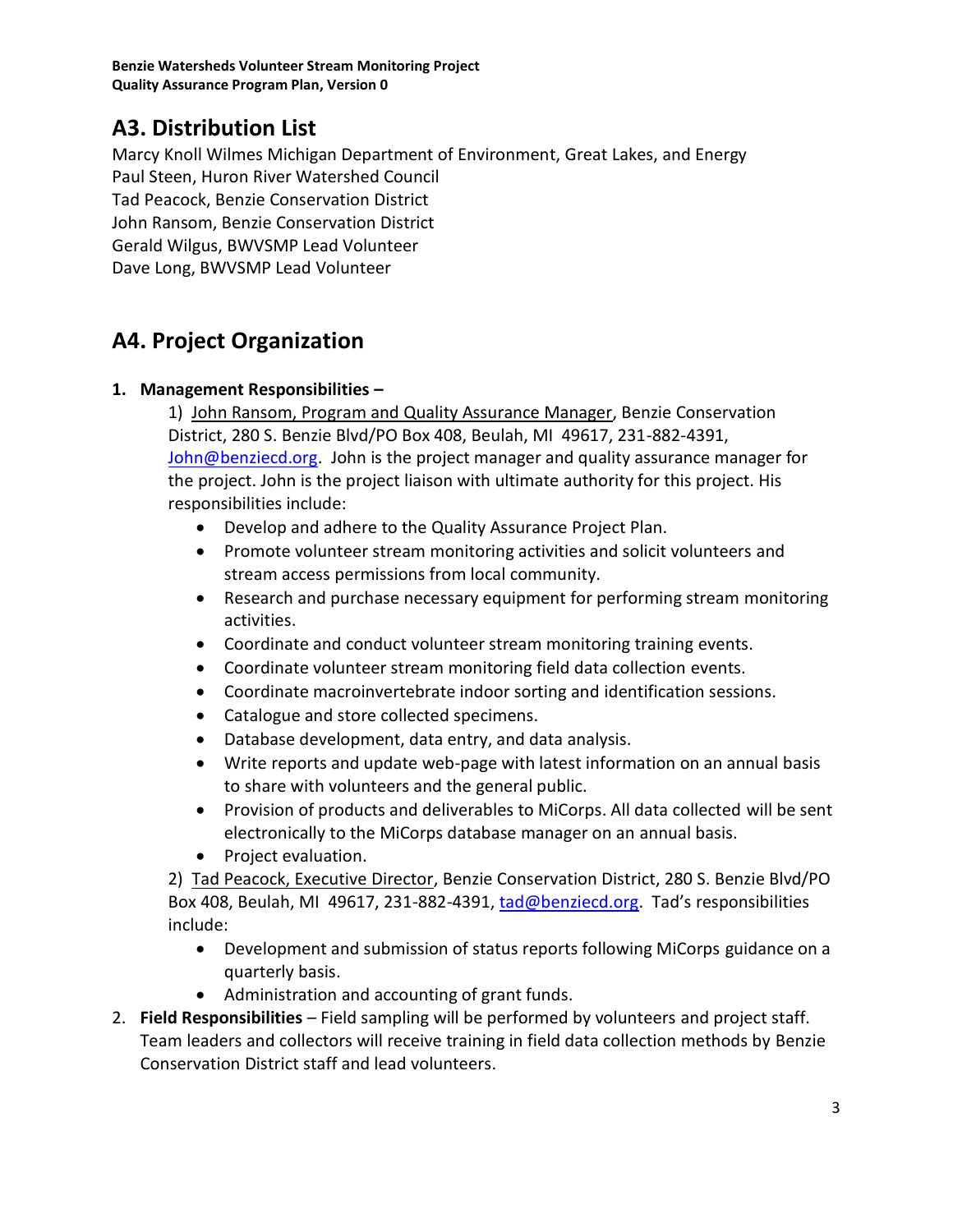- 1) Gerald Wilgus, Max Bromley, and Dave Long, Lead Volunteers. The lead volunteers are community members with professional experience in macroinvertebrate monitoring. The leads play an integral part in project implementation, and their responsibilities include:
	- Assist with project design and QAPP development.
	- Assist with volunteer recruitment and training.
	- Conduct monitoring site mapping and habitat assessments.
	- Lead field macroinvertebrate collection events. Lead volunteers will fill out site data sheets and coordinate the activities of all volunteer team members including collectors, runners, and pickers.
- 2) Project Volunteers. Most tasks of the field collection events will be done by volunteers recruited from partner groups and the community in general. Prior to each collection event, there will be at least one training opportunity for volunteers to attend if they choose. Volunteers at field collection events may serve as collectors, runners, or pickers.
	- Collectors will sample all in-stream habitats that exist at the site and provide sample contents to pickers for processing.
	- Runners will take materials from the collectors in buckets and bring it to the pickers.
	- Pickers will pick macroinvertebrate specimens from sample contents provided by the Collector, presort the macroinvertebrates, and preserve at least 100 specimens per site in alcohol for later identification.
- 3. **Laboratory Responsibilities**  Macroinvertebrate sorting and identification will be conducted either at the Benzie Conservation District office or at the biology classroom of Benzie Central High School. General volunteers will normally assist in order-level identification, and family-level identification will be conducted by the lead volunteers, project manager, and experienced general volunteers.
	- 1) John T. Ransom, Program and Quality Assurance Manager, Benzie Conservation District, 280 S. Benzie Blvd/PO Box 408, Beulah, MI 49617, 231-882-4391, [John@benziecd.org](mailto:mike@benziecd.org) will be responsible for organizing macroinvertebrate identification events (order level) with volunteers and assisting the lead volunteers with family-level macroinvertebrate identification.
	- 2) Gerald Wilgus, Lead Volunteer will assist with volunteer macroinvertebrate identification events (order level) and conduct family-level macroinvertebrate identification.
- 4. **Corrective Action –** John T Ransom, Program and Quality Assurance Manager, Benzie Conservation District, 280 S. Benzie Blvd/PO Box 408, Beulah, MI 49617, 231-882-4391, [John@benziecd.org](mailto:mike@benziecd.org) will be responsible for initiating, developing, approving, implementing, and reporting corrective actions.

# **A5. Problem Definition/Background**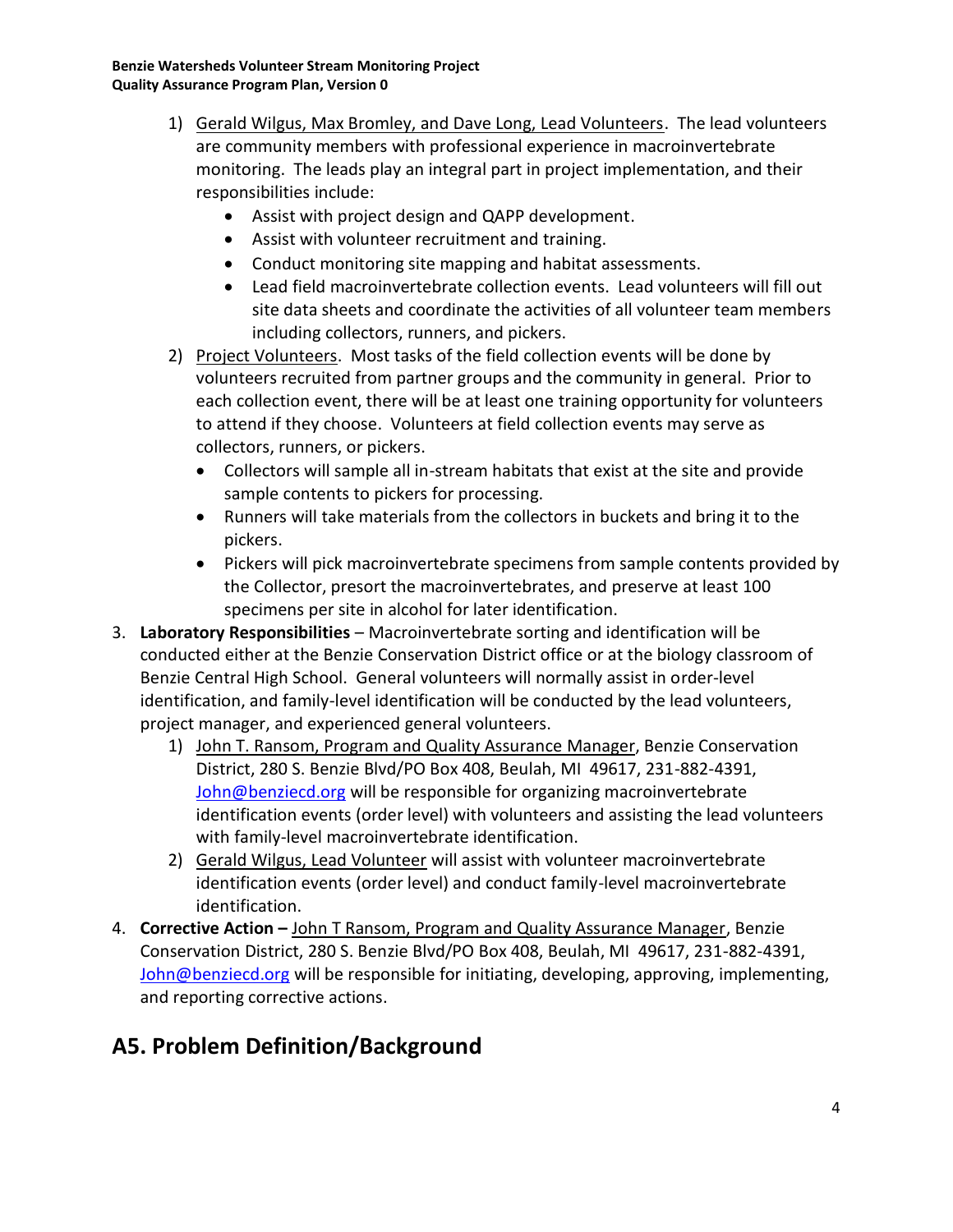Benzie County is endowed with a great abundance of high-quality lakes and streams that form a critical component of our beautiful and world-renowned landscape. An example of this renown came in 2011 when viewers of Good Morning America voted Sleeping Bear Dunes National Lakeshore, half of which lies on the Benzie coast of Lake Michigan, the most beautiful place in America. Tourism and agriculture are the two major sources of income and jobs in Benzie County, and our lakes and streams figure prominently in what attracts people to this area. In surveys conducted by the Benzie Conservation District, stakeholders overwhelmingly voted surface water quality as the most important resource concern in Benzie County.

There are currently water quality monitoring programs on all of the major lakes in Benzie County, some of which have been going continuously for more than 20 years. The Benzie Conservation District organized the Benzie Watersheds Coalition, a collaborative group consisting of lake associations, local municipalities, watershed councils, government agencies, and other groups concerned with water quality and watershed management. Unfortunately, the monitoring of streams in the area has been very spotty, and very few sites have consistent long-term data.

The Benzie Conservation District seeks to continue its leading role in the critical job of monitoring and protecting our precious water resources. We cannot allow our most important asset to be squandered away or degraded in any way. The *Benzie Watersheds Volunteer Stream Monitoring Project* will be a tool to educate and engage people in watching over and protecting our streams, giving them a greater sense of stewardship.

The goal of the Benzie Watersheds Volunteer Stream Monitoring Project is to protect and improve the water quality of the streams of the Platte River, Betsie River, and Herring Lakes watersheds of Benzie County. The four specific objectives for the project are:

- 1. Educate Benzie County residents on monitoring, quality, and protection of our water resources.
- 2. Engage stakeholder groups and individuals in hands-on water monitoring and protection.
- 3. To monitor stream health in the three major watersheds of Benzie County. This includes establishing baseline conditions and monitoring deterioration or improvements over time.
- 4. Identify or verify problem areas where degradation has occurred and where remediation or best management practices can be implemented.

Although the streams in the project area are generally of high quality, known and potential problem sites do exist as a result of non-point source pollution, degraded/inadequate road/stream crossings, former dam sites, residential development, sedimentation and bank erosion, recreational impacts, point-source pollutants, potential oil and gas exploration, and invasive species. The presence of these threats makes it vital to augment water quality monitoring efforts in Benzie County.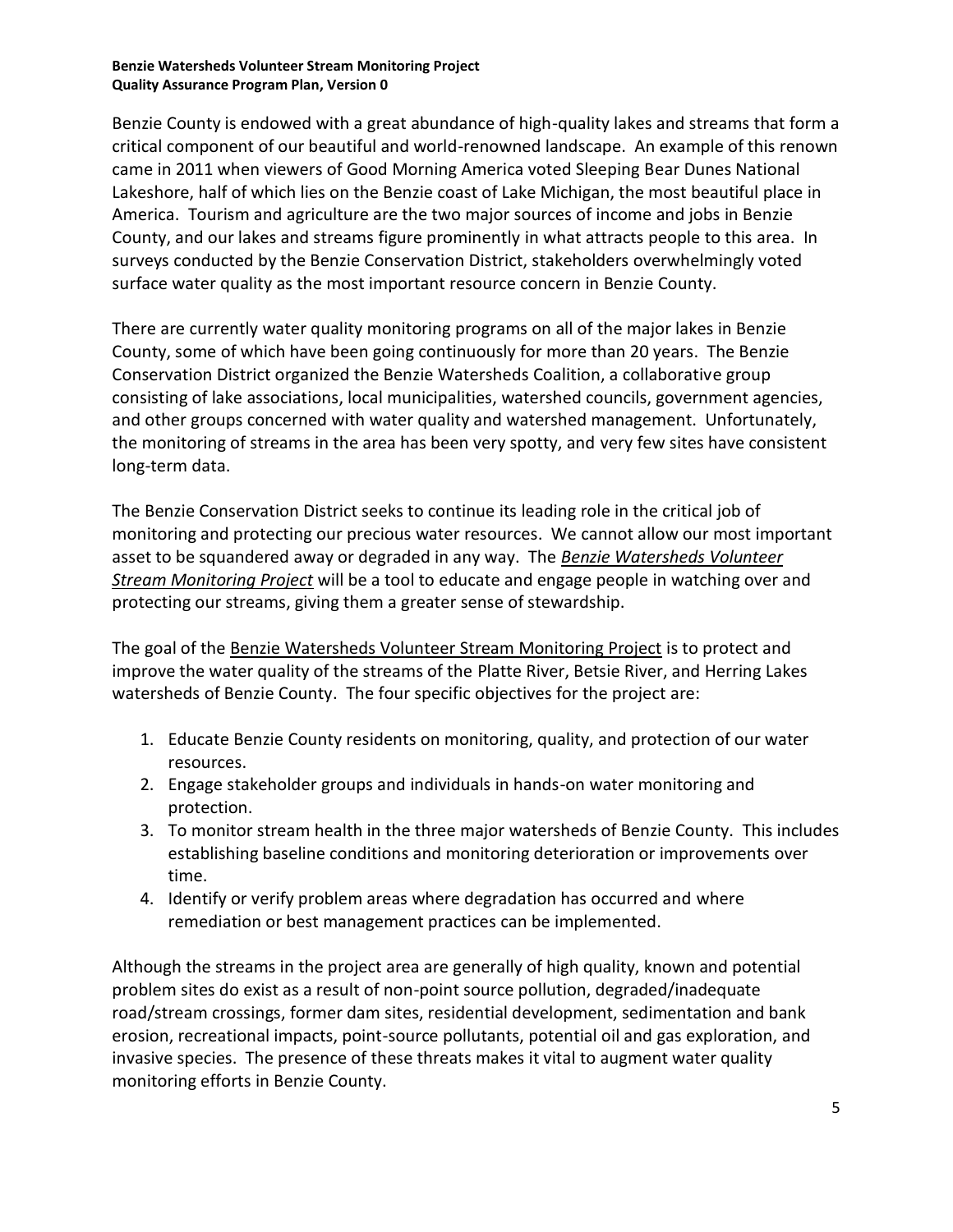The key elements to accomplishing the goal of the Benzie Watersheds Volunteer Stream Monitoring Project are the education and involvement of the community in water resource stewardship (Objectives 1 & 2). As more people become involved and learn about water monitoring and protection, the more likely they are to take care of local waters and become involved in community decision making that can impact water quality. The data gathered will be useful for community governments and citizens for educational and decision-making purposes.

# **A6. Project Description**

The *Benzie Watersheds Volunteer Stream Monitoring Project* focuses on biological and habitat monitoring as a tool to assess stream water quality and ecosystem integrity. Aquatic macroinvertebrates are collected and identified to determine diversity in the benthic community and the presence of pollution-sensitive macroinvertebrate families. The results of these collections are used to gauge the health of the stream reach. Biological monitoring will be conducted twice a year, once in springtime and once in fall. In addition to biological monitoring, volunteers will conduct a stream habitat assessment at each monitoring site which includes site sketches, photos, stream cross-sections, and descriptions of the habitats present. Habitat assessments will be conducted at the beginning of the project and every two or three years afterwards.

Of equal importance to the monitoring activities, is the education and development of project volunteers. There will be at least two volunteer training activities per year, corresponding to the periods before each field monitoring event. Volunteers will normally be permanent or seasonal residents of Benzie County, and can include all ages from elementary school to seniors. Volunteers can be involved in the program to the extent that their interest, time, and expertise allow. It is hoped that some volunteers will be involved long-term and will increase their knowledge enough to take on leading roles in implementing the project and training new volunteers.

The project will focus on the three main watersheds of Benzie County: **Platte River**, **Betsie River**, and **Herring Lakes**. To begin, there will be one collection team per watershed sampling 3 or 4 sites per event. Depending on volunteer turnout and development, the number of sampling sites and teams may be increased. The sampling sites for each watershed were selected based on the following criteria:

- 1. Sites with prior benthic macroinvertebrate sampling data
- 2. Site-level concerns such as road/stream crossings, former dam sites, recreational impacts, etc…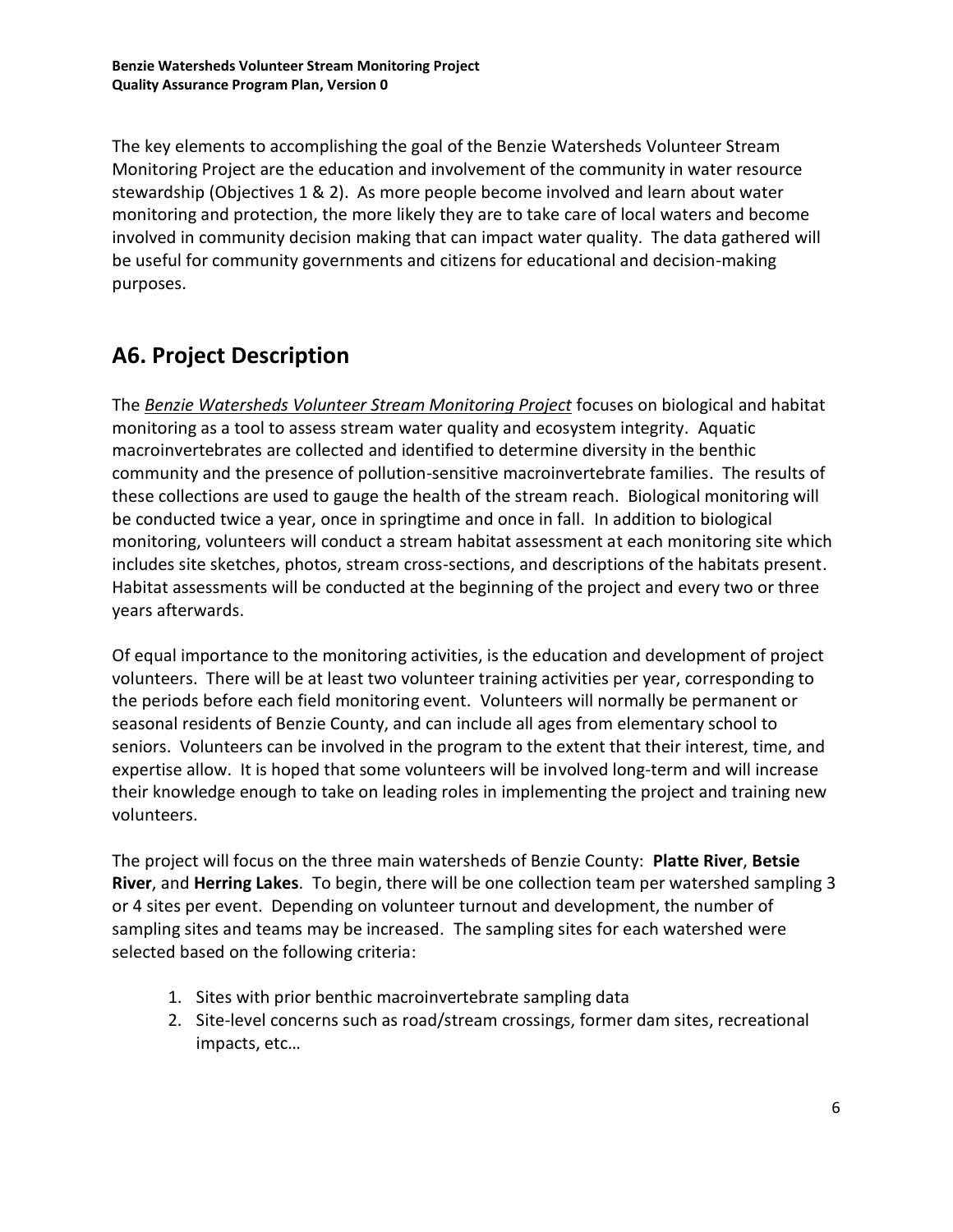- 3. Representation of zones along the length of a river or stream that are significantly different from the rest of the watershed.
- 4. Accessibility

# **A7. Data Quality Objectives**

**Precision/Accuracy:** Streams monitored in this program are assessed by examining aquatic macroinvertebrate community diversity. Quality control during field data collection, to guarantee precision and accuracy, is accomplished by the Program Manager or team leader who accompanies teams to observe their collection techniques and note any divergence from protocols. In addition, key team members (leaders and collectors) must have attended at least one training event prior to the field collection event. The Program Manager will alternate between teams during each sampling event. If the program expands, and more sites and/or teams are added, the Program manager will accompany new teams during their first macroinvertebrate sampling event and collect duplicate samples.

Techniques reviewed at training events and in the field include [1] collecting style (must be thorough and vigorous), [2] habitat diversity (must include all habitats and be thorough in each one), [3] picking style (must be pick thoroughly through all materials collected and pick all sizes and types) [4] variety and quantity of organisms (must ensure that diversity and abundance at site is represented in sample), and [5] the transfer of collected macroinvertebrates from the net to the sample jars (specimens must be properly handled and jars correctly labeled). Side-byside sampling results (by program manager) are compared with volunteer team results to determine if there is a strong divergence between measures of stream quality index (SQI) and total diversity (D). If either score varies strongly (using an 80% threshold), then follow-up is carried out wherein program manager reviews methods with team members and encourages attendance at future training sessions.

The accuracy of specimen identification is dependent upon the abilities of the experts aiding in the indoor identification session. Because of the inexperience of most volunteers, the Program Manager will verify all identifications for the first three collection events. This will allow interested volunteers to gain experience in identification without affecting accuracy. Once skilled experts are identified, the Program Manager will review at least 10% of all samples identified. If more than 10% of specimens were misidentified, then all the samples processed by that expert will be reviewed.

Additionally, MiCorps staff conducted a method validation review with the Program Manager to ensure his expertise. This review consisted of a joint duplicate sampling event. No collecting deficiencies were identified and therefore, additional training in deficient tasks was not required.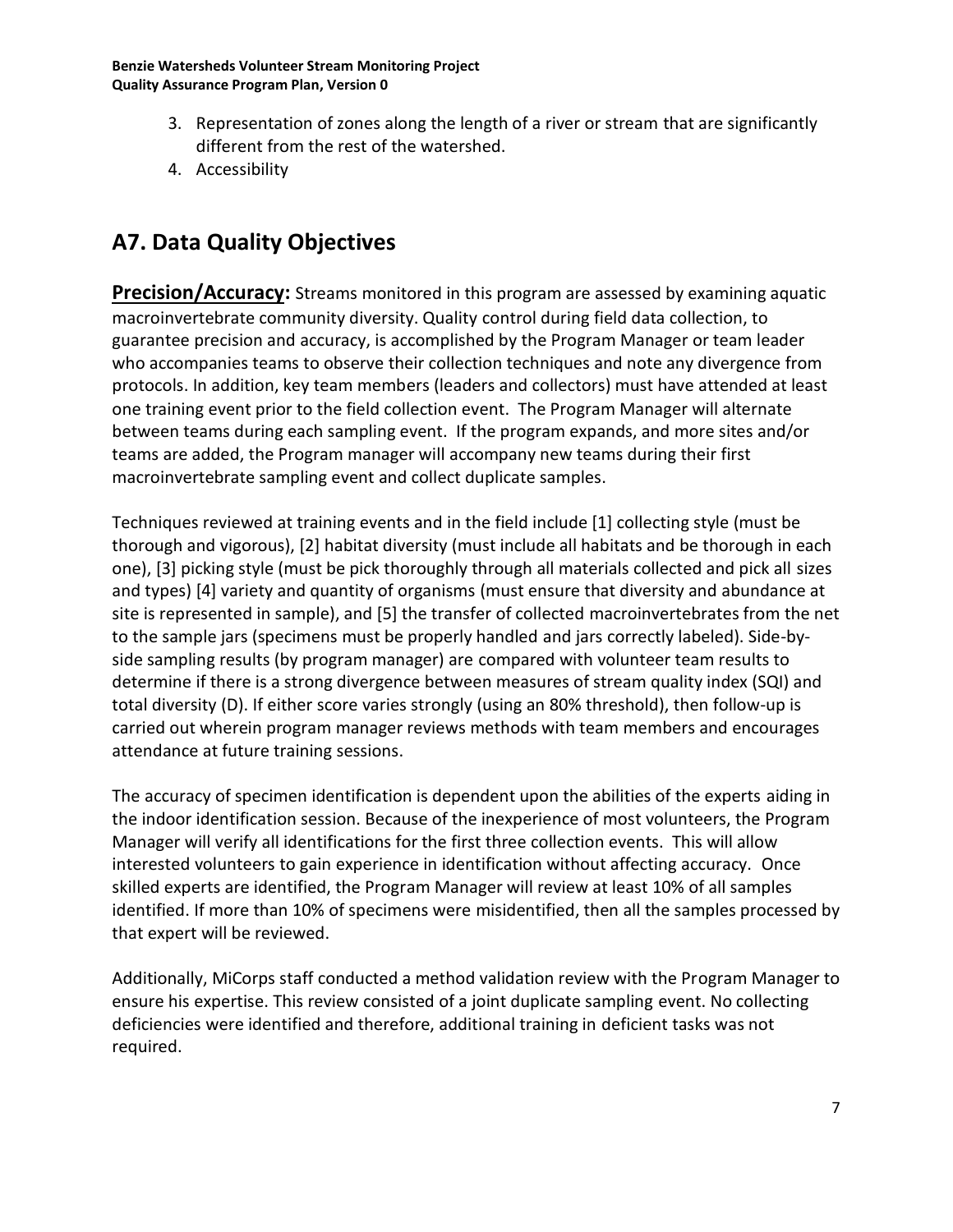A given site's Stream Quality Index (SQI) score or total diversity (D) measure across macroinvertebrate taxa will be noted as "preliminary" until three spring sampling events and three fall sampling events have been completed. At least two of these six measures will be collected by different volunteer teams to avoid consistent errors. The resulting measures of D and SQI for each site will be compared to the composite (median) results and each should be within two standard deviations of the median.

**Bias:** Sites will be sampled by different teams at least once every three years to examine the effects of bias in individual collection styles. A relative percentage difference (RPD) calculation between the new measure and the mean of past measures should be less than 40% for both SQI and D. Sites not meeting this data quality objective will be evaluated by the Program Manager.

**Completeness:** Following a QA/QC review of all collected and analyzed data, data completeness will be assessed by dividing the number of measurements judged valid by the total number of measurements performed. The data quality objective for completeness for each sampling event is 90%. If the program does not meet the standard, the Program Manager will consult with MiCorps staff to determine the cause of data invalidation and develop a course of action to improve data completeness in future sampling events.

**Representativeness:** Study sites are selected to represent the full variety of stream habitat types available in each watershed. All available habitats within the study site will be sampled and documented to ensure a thorough sampling of all of the organisms inhabiting the site. Effort has been made to locate sampling sites in areas that represent the differing conditions within each watershed. Resulting data from the monitoring program will be used to represent the ecological conditions of the contributing watershed. Since limited resources are available to allow the program to cover each watershed in its entirety, some subwatersheds will not initially be represented. Additional sampling sites will be added as resources and volunteers allow.

**Comparability:** To ensure comparability, all volunteers participating in the program will follow the same sampling methods and use the same units of reporting. The methods are based on MiCorps standards, which will increase comparability with other MiCorps programs. Periodic reviews of sampling events by the Program Manager will ensure adherence to these standard methods.

## **A8. Special Training/Certifications**

The Program Manager coordinates trainings and ensures that all program personnel and volunteers are properly trained. The Program Manager received Volunteer Stream Monitoring Grantee Training provided by MiCorps staff. This training provides information about basic stream monitoring methods established by MiCorps. Topics covered included stream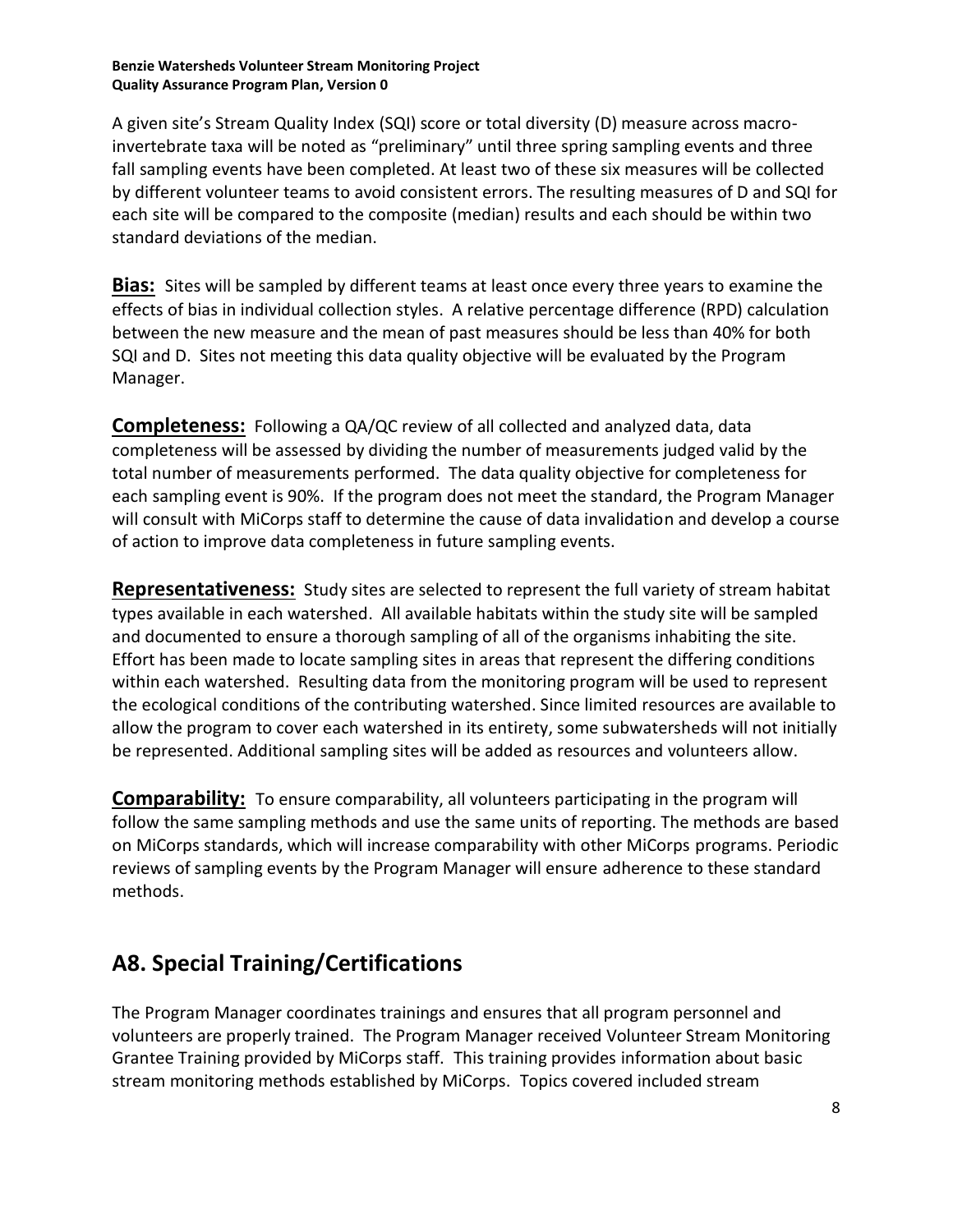macroinvertebrate sampling and identification (to the order level), habitat assessment, data management and entry into the MiCorps database, attracting and retaining volunteers, and program evaluation. The training included both indoor and field components, and was conducted by Huron River Watershed Council and Great Lakes Commission staff.

Volunteer team Leaders and Collectors are trained by the Program Manager and/or lead volunteers in basic stream monitoring methods prior to field day collections. The training covers program goals and objectives, macroinvertebrate collection methods, filling out field data sheets, safety issues, and quality assurance practices. At least one training event will be hosted by the Conservation District prior to each field collection event, with additional training possible according to need. A spreadsheet will be developed by the Program Manager that lists all volunteers that have received training as well as the date of the training. Leaders and collectors, as well as other volunteers, are encouraged to attend training at least every three years to refresh their knowledge of program components and to learn about any changes incorporated into the program. Training refreshers are also accomplished through side-by-side monitoring with the Program Manager.

## **B1. Study Design & Methods**

**Monitoring Sites:** Monitoring sites were chosen to assess water quality in areas of concerns and to monitor longitudinal variation in stream systems. The Program Manager and lead volunteers visited potential monitoring sites on target streams and assessed the sites in terms of habitat diversity present, accessibility, and safety. A geographical information system (GIS) was used to develop maps depicting stream channels, sample sites and watershed boundaries in the study area.

The **Betsie River watershed** is located in Grand Traverse, Manistee, and Benzie Counties, and drains roughly 155,026 acres. The Betsie River originates at Green Lake in Grand Traverse County and flows for nearly 50 miles to Betsie Lake and Lake Michigan near Elberta and Frankfort in Benzie County. The two largest tributaries to the Betsie River are the Little Betsie River and Dair Creek. The Betsie River has been a state-designated Natural River since 1973. The river has two former hydroelectric dam sites, a waterfowl flooding in the headwaters, and an additional former dam site on Dair Creek. In 1989, the hydroelectric dam near Thompsonville washed out, adding thousands of cubic yards of sediment to the river. There have been more than 20 years of efforts to reduce sediments and restore erosion sites. Some of the resource concerns for the Betsie River watershed are: sedimentation and bank erosion, former dam sites, deteriorated and/or inadequate road/stream crossings, invasive species, recreational use, and residential development.

*Sampling sites for the Betsie River watershed:*

1. (BCD Betsie B1) Lewis Bridge Canoe Access, Betsie River (Betsie River main stream upstream of River Road near Adams Road). Longitude: -86.167874, latitude: 44.618761.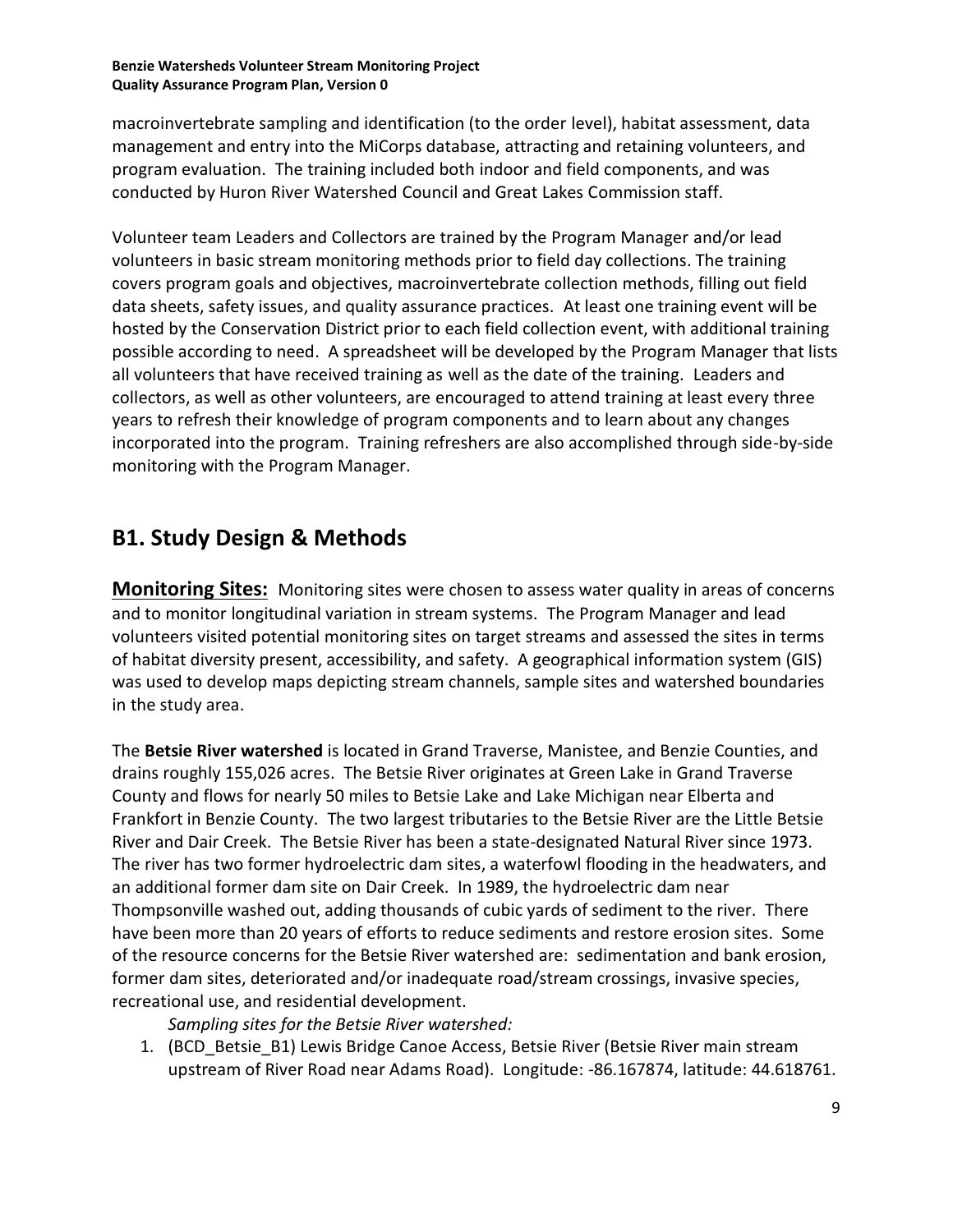This is a typical area of the lower river, having a mostly sand substrate, slower currents, and patches of emergent and submergent vegetation. The surrounding area is mostly hardwood swamp.

- 2. (BCD Betsie B2) Wolfe Road Bridge, Betsie River mainstream (upstream from canoe access towards the bridge). Longitude: -85.949242, Latitude: 44.528654. Former site of the Thompsonville Dam, this is a typical site in the middle reaches of the main stream, having diverse in-stream habitats and being surrounded by pine and hardwood forests.
- 3. (BCD Betsie B3) Little Betsie River, Bentley Road east crossing (upstream of bridge). Longitude: -85.909975, Latitude: 44.534803. Site of a recent road/stream crossing improvement, this is a major tributary to the Betsie.

The **Platte River watershed** is located primarily in Benzie County, and drains roughly 123,200 acres, including lakes. The Platte originates from a series of lakes in western Grand Traverse County and flows for about 20 miles before it reaches Platte Lake and then another 5 miles to the confluence with Lake Michigan. The river mouth is located in Sleeping Bear Dunes National Lakeshore and much of the river proper lies within the Pere Marquette State Forest. The Platte River State Fish Hatchery is located on the upper river. The facility raises coho and chinook salmon and is the main egg take station for coho salmon in the upper Great Lakes. In the past, the hatchery contributed massive phosphorus discharges into the river, resulting in a lawsuit and years of legal negotiations between the Platte Lake Improvement Association and the DNR Fisheries Division. As a result, hatchery operations have improved to the point that it is now a zero-discharge facility. The main resource concerns for the Platte River watershed are: phosphorus levels, residential development, deteriorated and/or inadequate road/stream crossings, invasive species, runoff from urban and agricultural areas, and a small tributary with contaminated water from a documented case of fruit waste dumping.

*Sampling sites for the Platte River watershed:*

- 1. (BCD Platte P1) Reynolds Road bridge, Platte River main stream (downstream). Longitude: -85.861781, Latitude: 44.706925. This warm-water site is just downstream from Lake Ann. The old undersized culverts were replaced in 2012 with a timber bridge and habitat restoration was implemented on the entire stream channel and riverbank.
- 2. (BCD Platte P2) US-31 bridge at Veterans Memorial State Forest Campground, Platte River main stream (downstream from canoe access). Longitude: -85.943964, Latitude: 44.65929. This site is about % mile downstream from the State Fish Hatchery, which was the cause of the lawsuit over phosphorus discharges. It is mostly fast-flowing with a gravel substrate. Riparian areas are mostly forested.
- 3. (BCD Platte P3) Indian Hill Road bridge, Platte River main stream (downstream of bridge). Longitude: -86.038903, Latitude: 44.670812. This is an area of sand/mud substrate where large *Hexagenia* mayfly hatches have historically occurred, but have been much lower in recent years according to area fishermen. Lampricide treatments are also conducted in this area, and the area is just downstream from the village of Honor, and its potential non-point source pollution.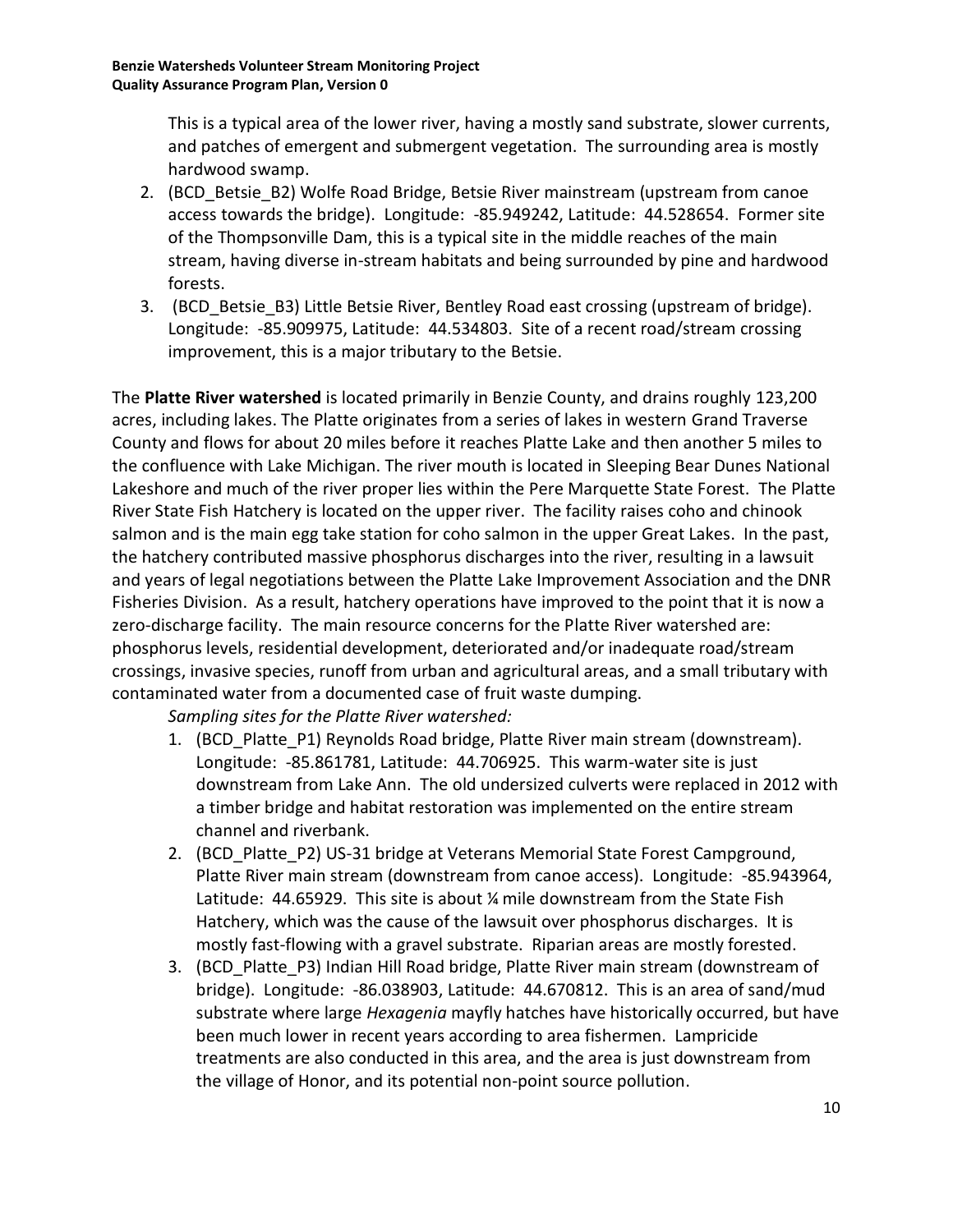The **Herring Lakes watershed** is located almost entirely in the southwest corner of Benzie County and encompasses 16,210 acres. Herring Creek flows through both Upper Herring Lake and Lower Herring Lake before reaching Lake Michigan. The upper watershed consists of a myriad of small tributaries flowing through primarily agricultural land, forests, and a large wetland. Herring Creek forms at the junction of various tributaries just upstream of Upper Herring Lake. The primary resource concerns in the Herring Lakes watershed are: fecal, nutrient, and pesticide contamination from agricultural and residential areas, and sedimentation.

*Sampling sites for the Herring Lakes watershed:*

- 1. (BCD Herring H1) Elberta Resort Road, Herring Creek (upstream from bridge). Longitude: -86.205467, Latitude: 44.570814. This is the connection between Upper and Lower Herring Lakes.
- 2. (BCD Herring H2) Swamp Road, south tributary crossing (upstream of culvert). Longitude: -86.140225, Latitude: 44.542763. This small tributary often exhibits elevated *E. coli* levels, but supports a population of brook trout.
- 3. (BCD Herring H3) Raymond Road tributary crossing (upstream of culvert). Longitude: -86.165277, Latitude: 44.566302. This is another tributary to Herring Creek that supports a population of brook trout.
- 4. (BCD Herring H4) Gorivan Road crossing, Herring Creek (beginning about 200 feet upstream of road crossing). Longitude: -86.170235, Latitude: 44.558877. This crossing is just upstream from Upper Herring Lake, and consistently exhibits elevated *E. coli* and phosphorus levels. The confluence of several tributaries to form Herring Creek occurs just upstream of this crossing.

**Equipment for Field Macroinvertebrate Collection:** Field sampling gear includes Dframe nets, white sorting trays, waders, five gallon buckets, 4 oz. plastic sample jars, 70% ethanol, plastic and metal forceps, eye droppers, ice cube trays, plastic squirt bottles, food strainers, field data sheets (order level), clipboards, and pencils. The Program Manager and Lead Volunteers will organize and prepare equipment for each team prior to the sampling event. Two sample jars will be prepared for each site. Each jar will be half-filled with 70% ethanol and pre-labeled in pencil on an adhesive label with the site name, date, and watershed.

**Study Methods for Field Macroinvertebrate Collection:** For each sampling event, monitoring by volunteers will be completed within the same two week period each year. If a site is temporarily inaccessible, due to factors such as prolonged high water, the monitoring time may be extended for two additional weeks. If the issue concerning inaccessibility is continued beyond the extended dates, then no monitoring data will be collected during that time and there will be a gap in the data. If a team is unable to monitor their site during the specified time, the Team Leader will contact the Project Manager as soon as possible and no later than the end of the first week in the sampling window in order for the Manager to arrange for another team to complete the monitoring. If no team is available, the Project Manager will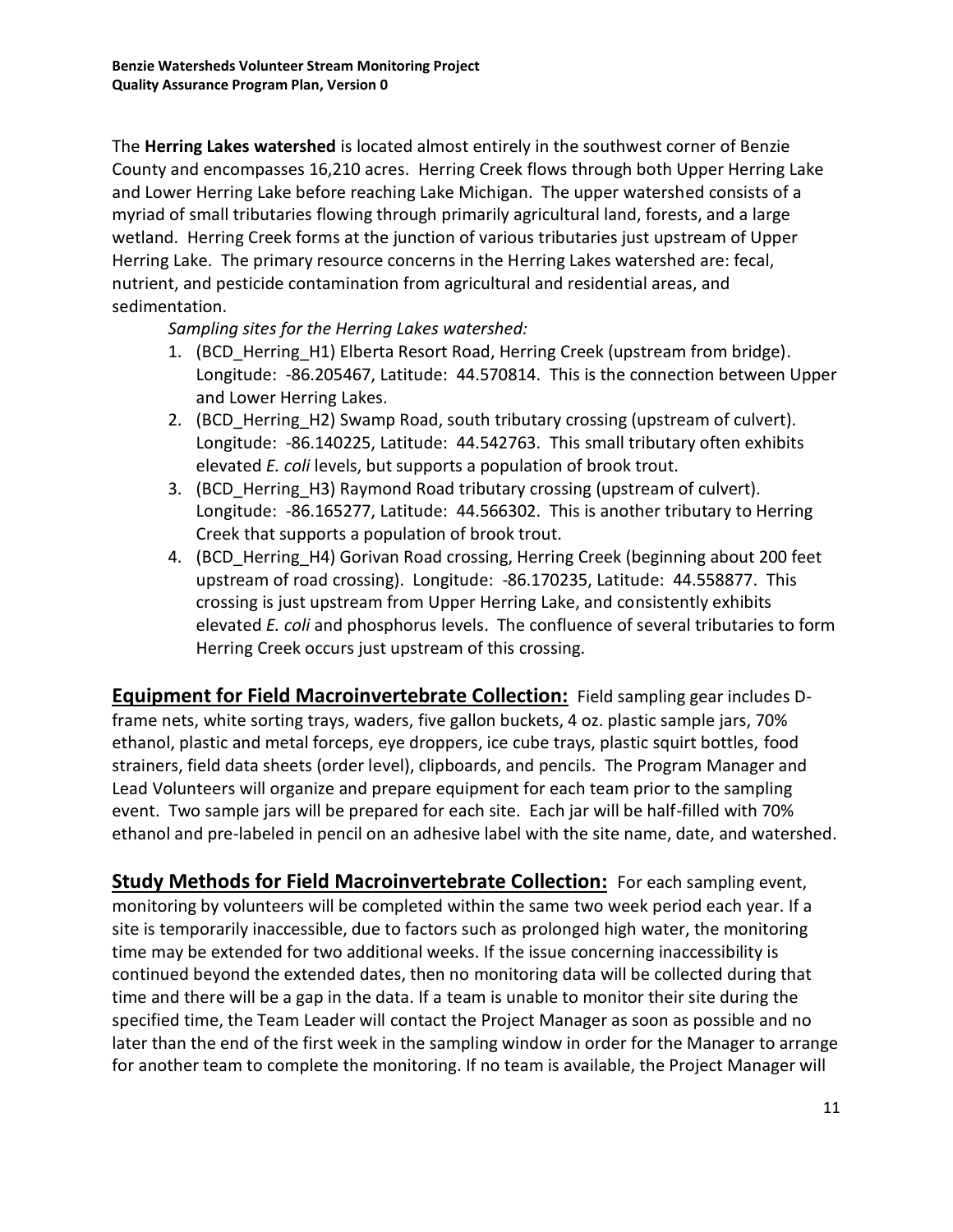be responsible to see that the site is monitored unless sufficient redundancy has been included in the monitoring schedule that additional data is not needed. The morning of the sampling event, the teams will meet at the Benzie Conservation District. There will be a brief welcome and safety review prior to leaving.

Upon arriving at the site, the leader and collector will inspect the sampling gear to ensure that it is clean. If there is debris or aquatic life on any of the equipment, water withdrawn from the stream with a clean container will be used to clean the equipment at a distance of not less than 100 feet from any water body. The Leader will instruct and assist other team members in techniques for finding and collecting macroinvertebrates in the sorting pans. A trained aquatic macroinvertebrate Collector will collect numerous samples at each site with the goal of sampling each habitat type (i.e., riffles, runs, pools, woody debris, etc.) in the stream reach three times. The Collector will also gather rocks, logs, sticks and other debris to collect macroinvertebrates from. Collectors should start downstream and work upstream. Collection sites should include 300 feet of stream length. Sites on small streams will be sampled for a minimum of 30 minutes while those on large streams will be sampled for at least one hour. Dframe nets will be used to sample all habitat types. The contents of the net may be emptied directly into white sorting trays, or the nets may be emptied into clean buckets for runners to bring to the picking area. Plastic squirt bottles with river water will be used to ensure all material from collection nets is passed to the buckets and/or trays. Volunteers will pick aquatic organisms from the tray using forceps, squirt bottles, eye droppers, or strainers. The picked organisms will be placed directly in the pre-labeled sample bottles for that site filled with 70% ethanol. Examples of interesting or rare taxa can be temporarily placed in ice cube trays so that all volunteers can see them. These organisms must be placed in the sample jars prior to leaving the site. Volunteer teams are encouraged to collect a minimum of 100 specimens per site, but an emphasis will be placed on collecting a variety of aquatic organisms as opposed to quantity.

The Leader will fill out all sections of the field datasheet. The Collector will provide information to the team Leader in response to questions on the data sheet that review all habitats to be sampled, stream conditions, and any changes in methodology or unusual observations. Potential sources of variability in the stream reach being sampled, such as weather, stream flow, turbidity, and erosion, will be noted on the datasheet. The field data sheet will include sections to record unusual procedures or accidents, such as losing part of the collection by spilling.

The Leader and Collector will decide together whether a site needs to have an extended collection time or other variations in procedure. Before leaving the site, the Team Leader will aensure, the equipment is inspected, cleaned, and sanitized with a dilute bleach prior to reusing. The site will be inspected to make sure that no equipment or refuse is left behind.

As teams complete their field sampling, all equipment, data sheets, and sample jars will be turned over to the Program Manager at the Conservation District office. Equipment will be inspected, cleaned, and stored, and the labeled sample jars will be stored until the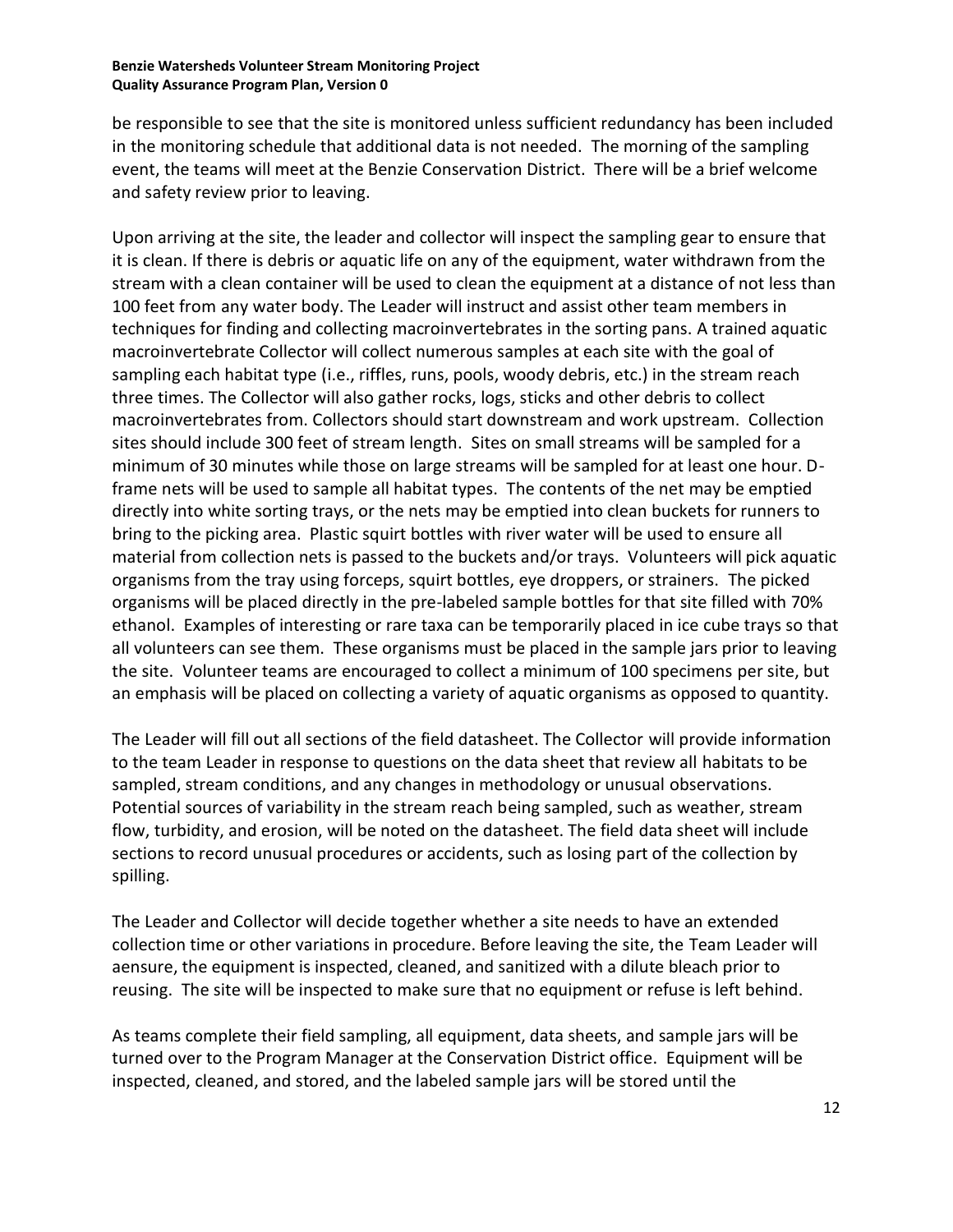identification event takes place. The field data sheets will also be inspected for completeness by the Program Manager. Any omissions or questions will be directed to the Team Leader and corrected in a timely fashion.

#### **Equipment for Laboratory Identification of Macroinvertebrate Specimens:** The

bug ID events for general volunteers will be held at the Benzie Conservation District. Equipment used during ID events includes: stereo microscopes, hand magnifying lenses, plastic and metal forceps, petri dishes, eye droppers, plastic sorting trays, aquatic macroinvertebrate flashcards, and macroinvertebrate references. Order-level and family-level data sheets for each sampling site will be on hand as well as the labeled sample bottles.

**Methods for Laboratory Identification of Macroinvertebrate Specimens:** There will be two general styles of laboratory identification events; scheduled events for general volunteers and family-level identification by the Program Manager and volunteer experts in the office. For the general volunteer identification events, the focus will be primarily in educating the volunteers on macroinvertebrates to order level with some family-level identification (using the standard MiCorps Order-level datasheet). The Identification Events will be organized and led by the Program Manager. This type of event is necessary to allow volunteers to gain skills, experience, and interest in identification. All ID's will be considered preliminary until verified by the Program Manager. The specimens for each site will be in two separate bottles preserved in ethanol. Before beginning, the contents of one bottle will be transferred to the other, and excess alcohol can be transferred to the empty bottle. It is ideal to work in two-person teams with one person identifying and the second recording data. As each specimen is identified and recorded, it will be transferred to the second bottle. It is important to keep the bottle of identified specimens separate from the unidentified. When all specimens from a site are identified, all specimens should be in one bottle with sufficient alcohol to cover all specimens. This will be the final storage vessel for the specimens for that site and date. The second bottle can be re-used for future sampling events. All data sheets and sample bottles will be turned over to the Program Manager for verification.

The Program Manager will do all the family-level identification of macroinvertebrate specimens until volunteer experts with sufficient skills become available. The Program Manager will do the identification as time allows at the District office using the same protocol as the other identification events. Samples will be identified to family level and recorded on the MiCorps family-level datasheet. This data will be used to cross-check any prior identifications made by volunteers on the order-level data sheet. As volunteer experts become trained and available for family-level identification, the Program Manager will verify at least 10% of these identifications. Any errors will be reviewed with the volunteer expert, and if more than 10% of identifications are wrong, then all specimens identified by that expert will be verified as indicated in Section A7.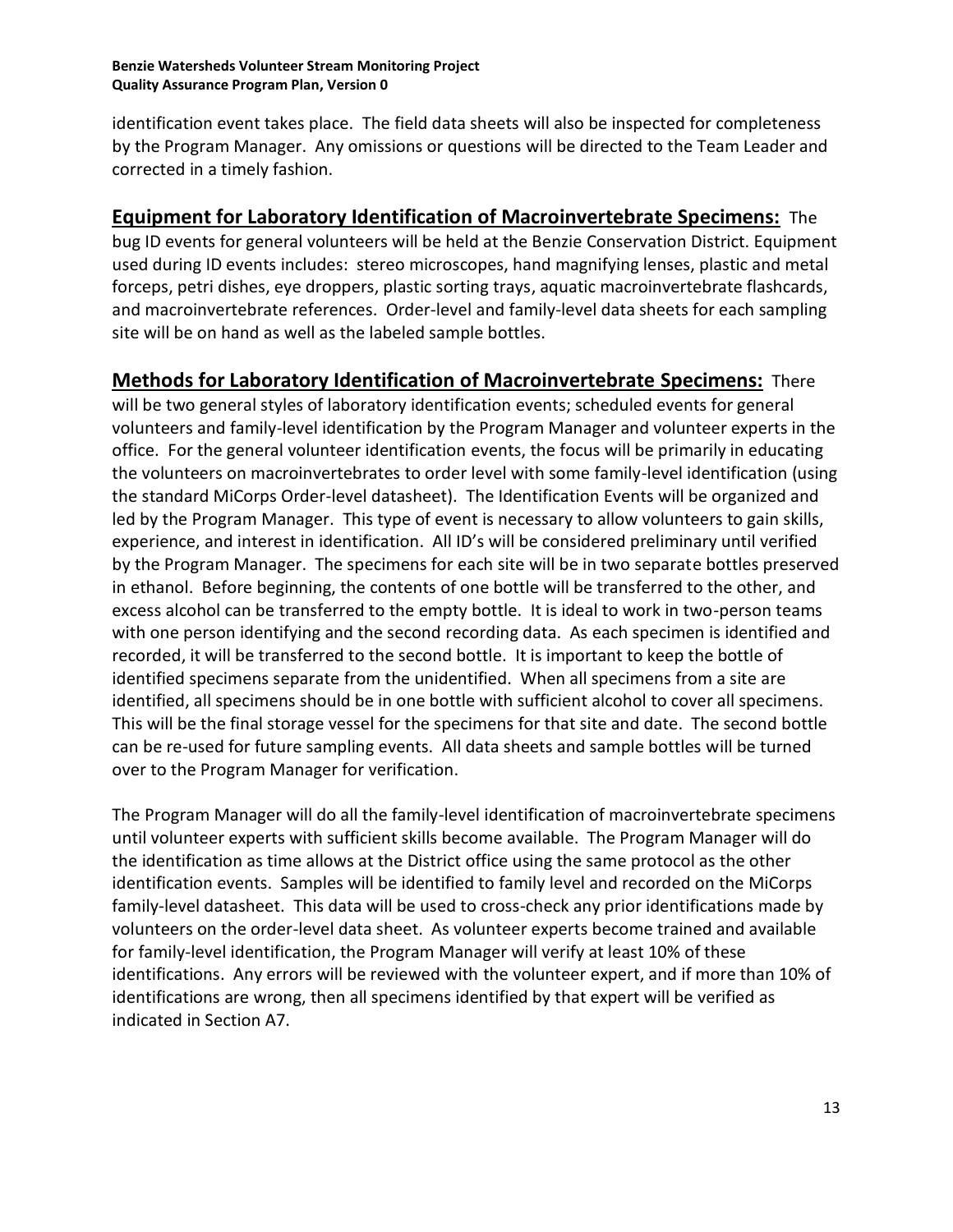**Methods and Equipment for Stream Habitat Assessment:** Habitat assessments will be conducted in the fall during a two-week period once every 2-3 years. A descriptive procedure is provided to volunteers to guide them through the process. Photos are used to document areas of erosion, degradation, or concern. Monitoring procedures and methods will follow MiCorps guidelines. Data sheet is attached.

Equipment for stream habitat assessments includes a nylon tape measure and a wooden measuring stick, both marked in feet and tenths of feet. A digital camera will be used to take photographs of habitat conditions and a pencil sketch of the sampling site will be included on the data sheet.

#### **Annual Events Schedule for Stream Monitoring:**

*Volunteer Recruitment: When:* Year-round, but most effort comes in one-month period prior to spring and fall sampling events. *Who:* District staff, lead volunteers, and general volunteers. *Volunteer Training Events: When:* At least twice yearly 1-3 weeks prior to spring and fall sampling events. Additional events can be created as necessary. *Who:* Program Manager, lead volunteers, volunteer experts.

Spring Field Macroinvertebrate Sampling: When: 1<sup>st</sup> week in May. Who: Program Manager, lead volunteers, general volunteers.

Fall Field Macroinvertebrate Sampling: When: 1<sup>st</sup> week in October. Who: Program Manager, lead volunteers, general volunteers.

*Indoor Identification Events: When:* 1-2 weeks after spring and fall sampling events. *Who:*  Program Manager, lead volunteers, volunteer experts.

*Equipment Purchasing: When:* As needed. *Who:* Program Manager.

### **Decontamination Procedures**

- a. Conduct a visual inspection of gear before and after any sampling; thoroughly inspect and remove all plants, dirt and mud, and any other visible debris like seeds, shoots, animals, insects, and eggs from clothing and equipment.
- b. If going to another site on the same sampling day, disinfect with dilute bleach and allow to sit for 10 minutes before rinsing with tap water and towel dry all equipment before leaving the site.
- c. After sampling is done for the day, let dry for at least 5 days before using gear again.
- d. If necessary, Team Leaders should use high pressure hot washes to clean monitoring equipment if areas are known to be infected by invasive species.
- e. Be on the lookout for New Zealand mud snails.
- f. Additional details can be found in the MiCorps Volunteer Monitoring Invasive Species Prevention Kit Use Guide which is located with monitoring supplies, or https://www.hrwc.org/volunteer/decontaminate/)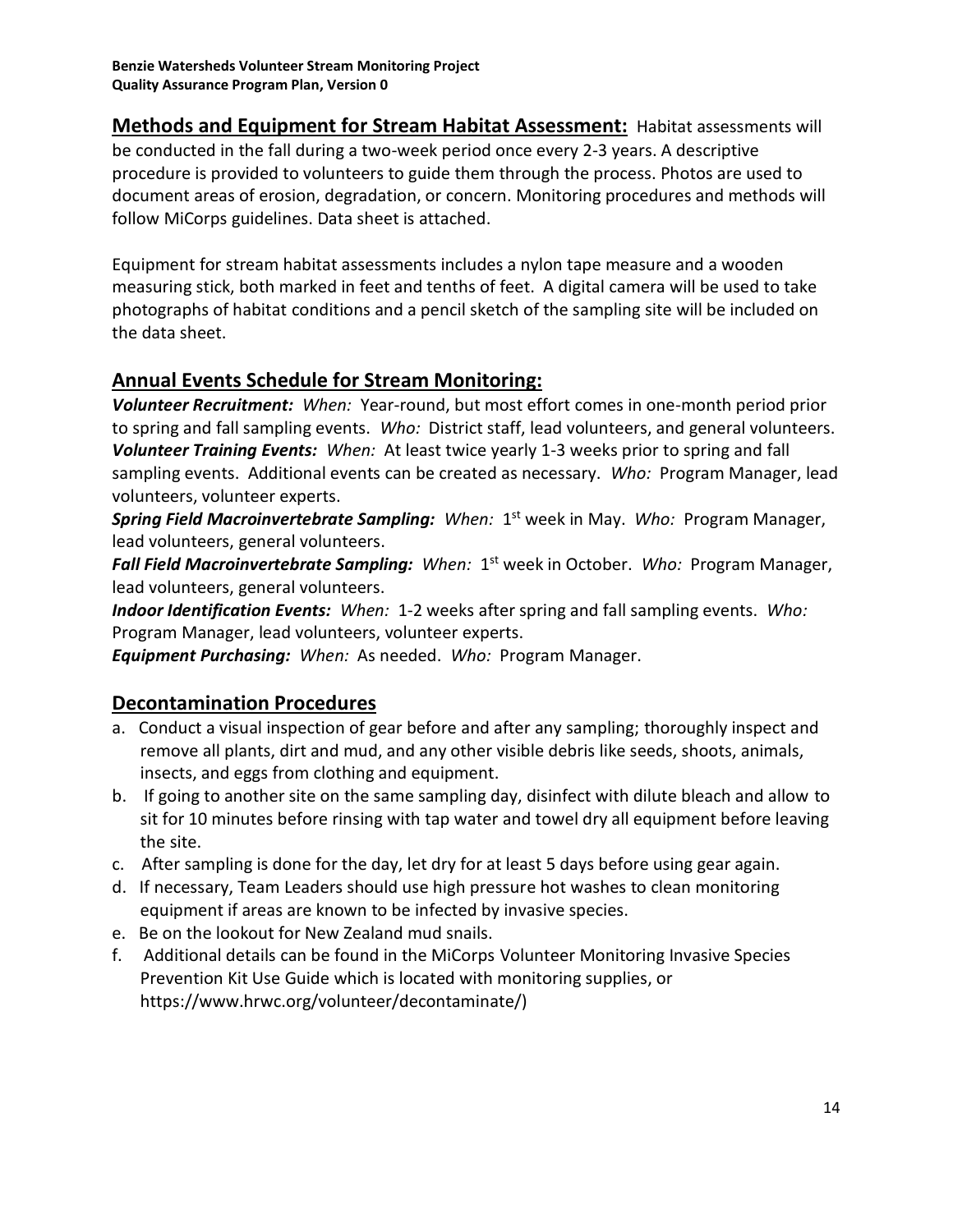## **B2. Instrument/Equipment Testing, Inspection, and Maintenance**

In the days prior to a monitoring event, the Program Manager will check all equipment carefully. Supplies for each team will be put together including 2 buckets, 2 nets, 2 plastic sorting trays, 3 plastic forceps, 2 metal forceps, one eye dropper, one turkey baster, one mesh food strainer, one ice cube tray, 2 plastic squirt bottles, clipboard and pencils, datasheets for each site, and pre-labeled jars with alcohol (2 per site). All equipment will be stored at the Benzie Conservation District office in Beulah.

- **D-frame kick nets:** will be inspected before and after each sampling session to look for any defects or tears in the nets.
- **Collection jars** (4 oz plastic): each jar and lid will be inspected for cracks or defects before each use. Jars will be labeled and half-filled with 70% ethanol prior to the collection event. After jars are in use they will be inspected for leaky tops, improper seals, cracks, and chips.
- **Forceps**: will be cleaned and inspected to make sure the tips meet before each sampling event.
- **Buckets, trays, eye droppers, ice cube trays, food strainers, squirt bottles**: will be inspected to make sure they are clean and not damaged.
- **Magnifiers/Dissection Scopes**: will be cleaned and inspected to make sure they are functioning properly before and after each identification event.
- **Decontamination Kit:** will be inspected to make sure all equipment is clean and in working condition and squirt bottles with disinfectant solution is filled.

## **B3. Inspection/Acceptance for Supplies and Consumables**

- **D-frame Kick Nets**  Purchased August 2012, replace when damaged beyond repair
- **Collection Jars**  Purchase August 2012, resupply as needed.
- **Forceps**  Purchased August 2012, replace when tips do not meet when squeezed
- **Magnifier/Dissection Scope**  Purchased in August 2012, replace when no longer functional
- **Ethanol** Purchased August 2012, replace when all is consumed or past expiration date
- **Sorting Trays**  Purchased July 2012, replace when they no longer function as needed
- **Buckets, trays, eye droppers, ice cube trays, food strainers, squirt bottles** Purchased August 2012, will be replaced when broken or worn out.
- **Decontamination Kits**  obtained in 2019, replace when disinfectant is consumed and when tools are no longer functional

Prior to a monitoring event, BCD staff will make sure there are ample data sheets, labels, and that all equipment is in order.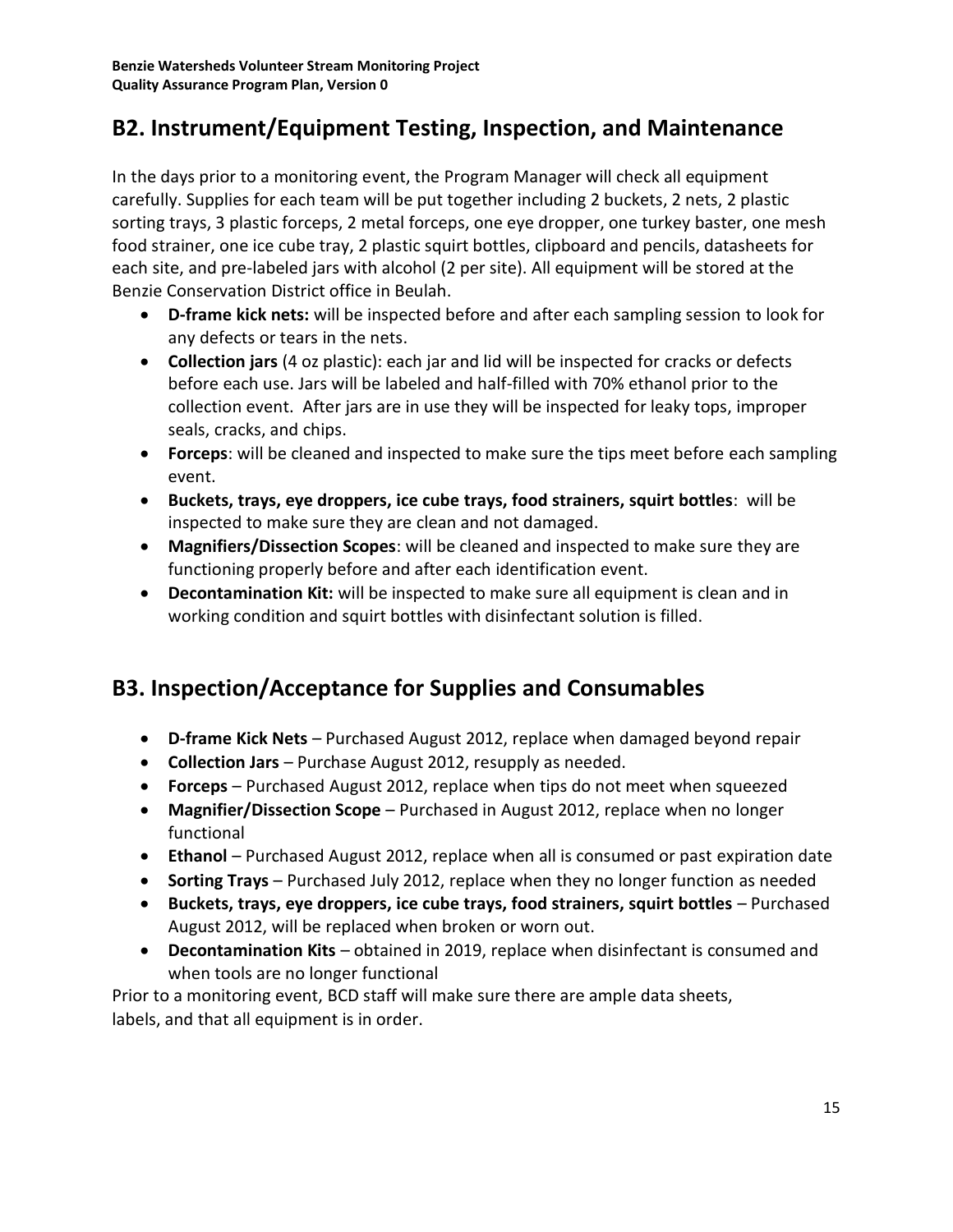### **B4. Non-direct Measurements**

This section is not applicable to our project.

### **B5. Data Management and Analysis**

All data are recorded on original field (order-level) and laboratory (family-level) paper data sheets. These data sheets are stored in hard copy and electronically at the BCD office. Raw data will be entered and managed in a Microsoft Excel spreadsheet. All data is backed up before and after each sampling event's data has been entered. Data will be entered by the Program Manager into the program's MS Excel database for long-term storage. Once a year, all new data will be entered into the MiCorps data exchange system. Data sheets will be filed with the BCD indefinitely. Field data sheets are checked by the Project Manager upon return to the BCD office. Any omissions or confusions are clarified as soon as possible.

The Program Manager will enter data into the spreadsheet which is then used for both analysis and reporting. The final data tables are checked against the field and laboratory data sheets. The results of monitoring will then be posted on the BCD website and in their newsletter, as well as distributed directly to other participating groups/community organizations.

Aquatic macroinvertebrates collected by volunteers during sampling events are identified to the family level or lowest taxonomic level possible. Although reference literature for taxonomic identification is dependent upon the preference of the expert, copies of *Aquatic Insects of North America* by R. W. Merritt and K. W. Cummins, *Aquatic Insects of Wisconsin* by W. L. Hilsenhoff, and *Guide to Aquatic Invertebrates of the Upper Midwest* by R.W. Bouchard, Jr. are available during indoor identification sessions.

Four biotic diversity indices are used to rate the water quality of each stream, make comparisons between streams and perform trend analyses within the same stream over time. Diversity indices to be used include: MiCorps Stream Quality Index, Total Taxa, EPT, and a Hilsenhoff Sensitive Families. The MiCorps Stream Quality Index (SQI) is based on a mix of order-level data and some easily-identified family-level data. It divides the identified taxa into three groups: sensitive, somewhat sensitive, and tolerant. The number of taxa in each group is used to calculate the SQI. The formula is found on the order-level data sheet (see appendix). The Total Taxa index is the total number of families found at a sample site during one sample event. The EPT index is the total number of families belonging to the Ephemeroptera (mayfly), Plecoptera (stonefly), and Trichoptera (caddisfly) orders found at a sample site during one sample event. The Hilsenhoff Sensitive Families Index was developed by William L. Hilsenhoff, and is the total number of sensitive families (those receiving ratings of 0, 1, & 2 by Hilsenhoff). All biotic diversity index scores are calculated on the datasheets and all information from the datasheet is entered into a Microsoft Excel® spreadsheet.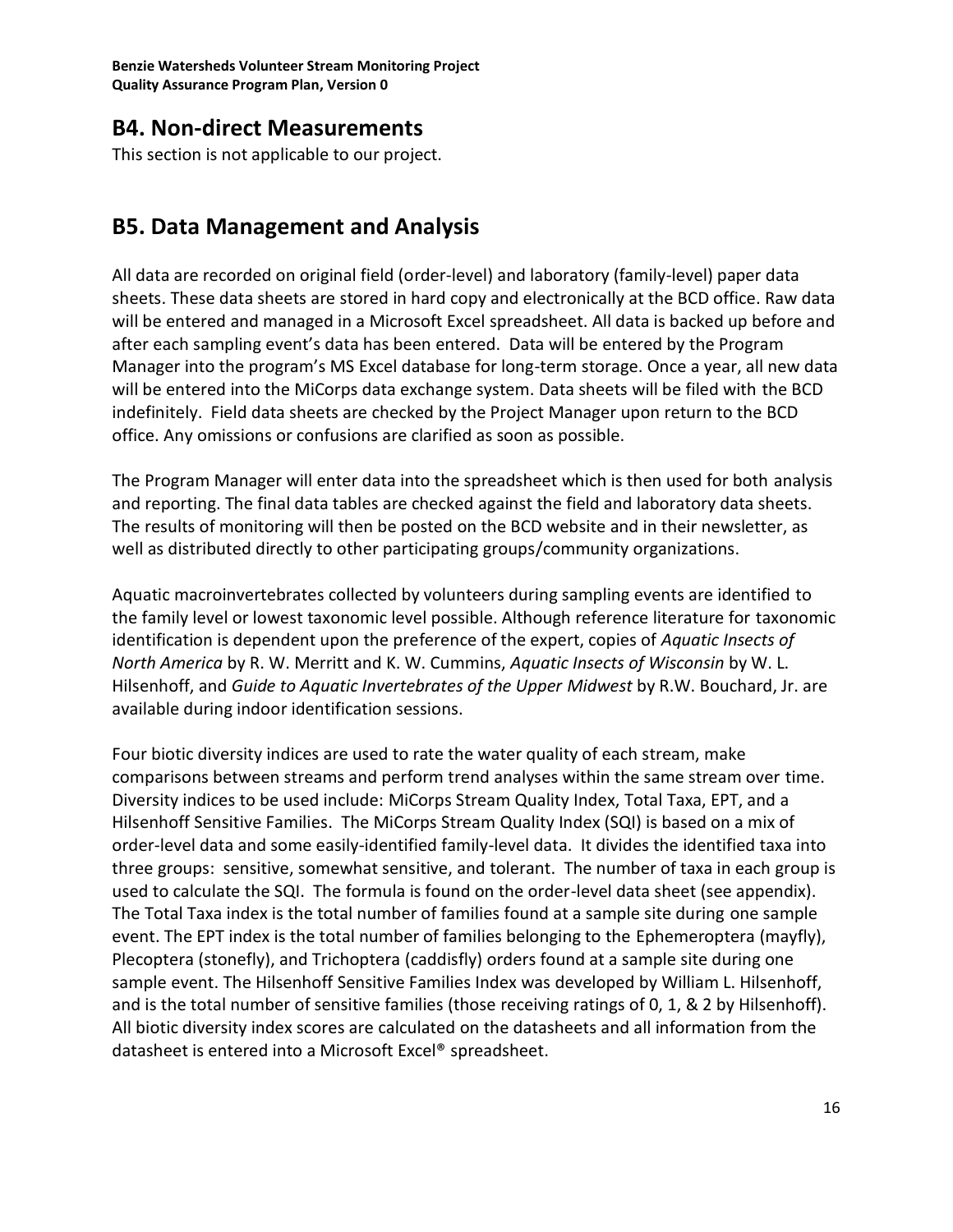Descriptive statistics are used to present data for annual stream monitoring reports. Statistical analysis of data will be performed to examine variation between sample sites and trends within sites over time, though statistical procedures for data analysis have not yet been determined. Before conducting statistical analysis, Benzie Conservation District staff will consult with professional statisticians for guidance in choosing the correct statistical procedure and performing statistical analyses.

## **C1. Assessments and Response Actions**

Data quality assessments will be conducted after every field sampling event (twice annually) and after sample identification (twice annually). The Program Manager and Lead Volunteers will conduct in-field quality assurance, and the Program Manager will conduct the assessment of data sheets after the event. The Program Manager will closely monitor indoor identification events for quality assurance and assess all data prior to final entry into the MiCorps Data Exchange Network. Corrective actions will be the responsibility of the Program Manager and Lead Volunteers. Positive assessments or corrective actions will be reported to program volunteers involved by the Program Manager. In the event of corrective actions, they will be reported to MiCorps in quarterly progress reports.

## **C2. Data Review, Verification, and Validation**

Project volunteers and volunteer team leaders will be trained in proper field and laboratory procedures by the Program Manager or MiCorps staff to ensure that quality assurance protocols are followed in the field. The Program Manager will review all field data sheets for completeness within a week of sampling. Eventually, the Program Manager will accompany teams in the field to perform side-by- side sampling and verify the quality of work by the volunteer team. The Program Manager will verify all order-level identifications and perform all family-level identifications for at least the first year of the program. Details of this process and data quality objectives are outline in section A7. Response to quality control problems is also included in section A7.

If deviation from the QAPP is noted at any point in the sampling or data management process, the affected samples are flagged in the database and are not used for stream assessment or comparisons. Re-sampling is conducted if feasible, given that the deviation is noted soon after occurrence and volunteers are available. Otherwise, a gap must be left in the monitoring record and the cause noted. All corrective actions are documented and communicated to MiCorps.

As noted in A7, all data will be considered preliminary until at least three full years of monitoring have been completed at a site.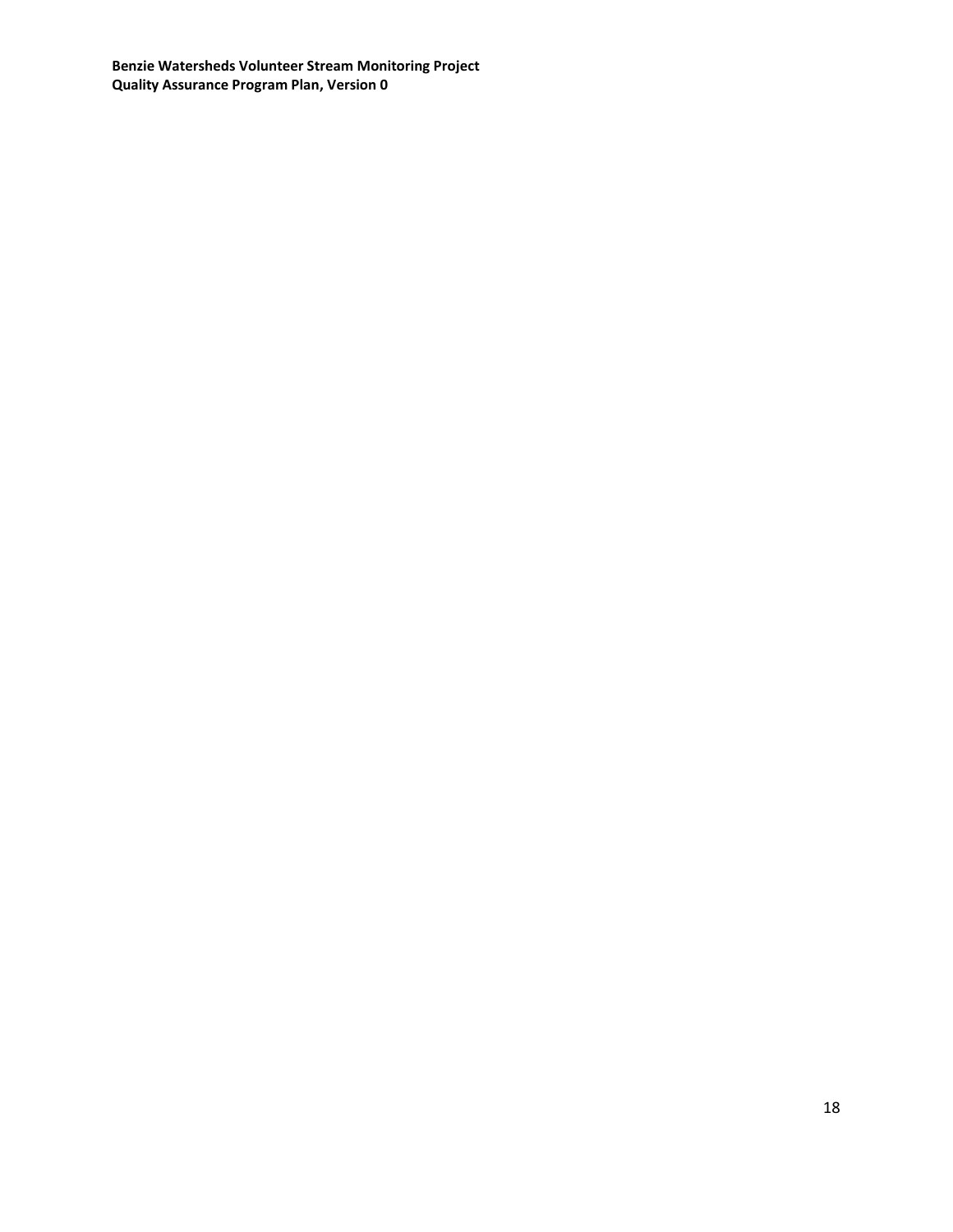## **C3. Reconciliation with Data Quality Objectives**

Data quality objectives are described in section A7. The following points will be assessed for DQO during different phases of the program:

### **Equipment Quality Control:**

- 1. All field sampling gear for each team is gathered and inspected. Field sampling gear includes D-frame nets, white sorting trays, waders, five gallon buckets, plastic and metal forceps, eye droppers, ice cube trays, plastic squirt bottles, and food strainers.
- 2. Sample bottles: Sample bottles will be pre-labeled in pencil with sampling date, watershed, and site name. Sample bottles will be half-filled with 70% ethanol. For each team, there will be 2 bottles per site.
- 3. Data sheets: Each team will have a clipboard and at least two pencils. The clipboard will have a pre-labeled (with site name) data sheet for each sampling site.

. All equipment must be cleaned, dried and stored securely after sampling events.

### **Field Procedures Quality Control:**

- 1. Each team will have at least one trained team leader and/or collector.
- 2. The team leader is responsible for filling out datasheets.
- 3. The team leader will monitor collection at each site for: [1] collecting style (must be thorough and vigorous), [2] habitat diversity (must include all habitats and be thorough in each one), [3] picking style (must be pick thoroughly through all materials collected and pick all sizes and types) [4] variety and quantity of organisms (must ensure that diversity and abundance at site is represented in sample), and [5] the transfer of collected macroinvertebrates from the net to the sample jars (specimens must be properly handled and jars correctly labeled).
- 4. 300 feet of stream length will be sampled.
- 5. Sampling should last at least 30 min-1 hour, depending on stream size.
- 6. Roughly 100 organisms should be collected at each site, with an emphasis on collecting diversity versus quantity.
- 7. Replicate benthic macroinvertebrate sampling must be performed during side-by-side field data collection when a new volunteer team starts monitoring and then every 3-5 years thereafter. A program manager or qualified expert will accompany the team and collect benthic macroinvertebrate data to compare diversity indices with those of the team and thus, verify quality control in collection techniques and thoroughness.
- 8. Once every three years, volunteer monitoring teams are switched to different sites than what they normally monitor to check for potential sampling bias.
- 9. Before leaving a site, the team leader will assure that: the data sheet has been filled out including notes of any difficulties or observations, sample bottles are sealed, equipment has been fully decontaminated and rinsed, and all refuse is picked up.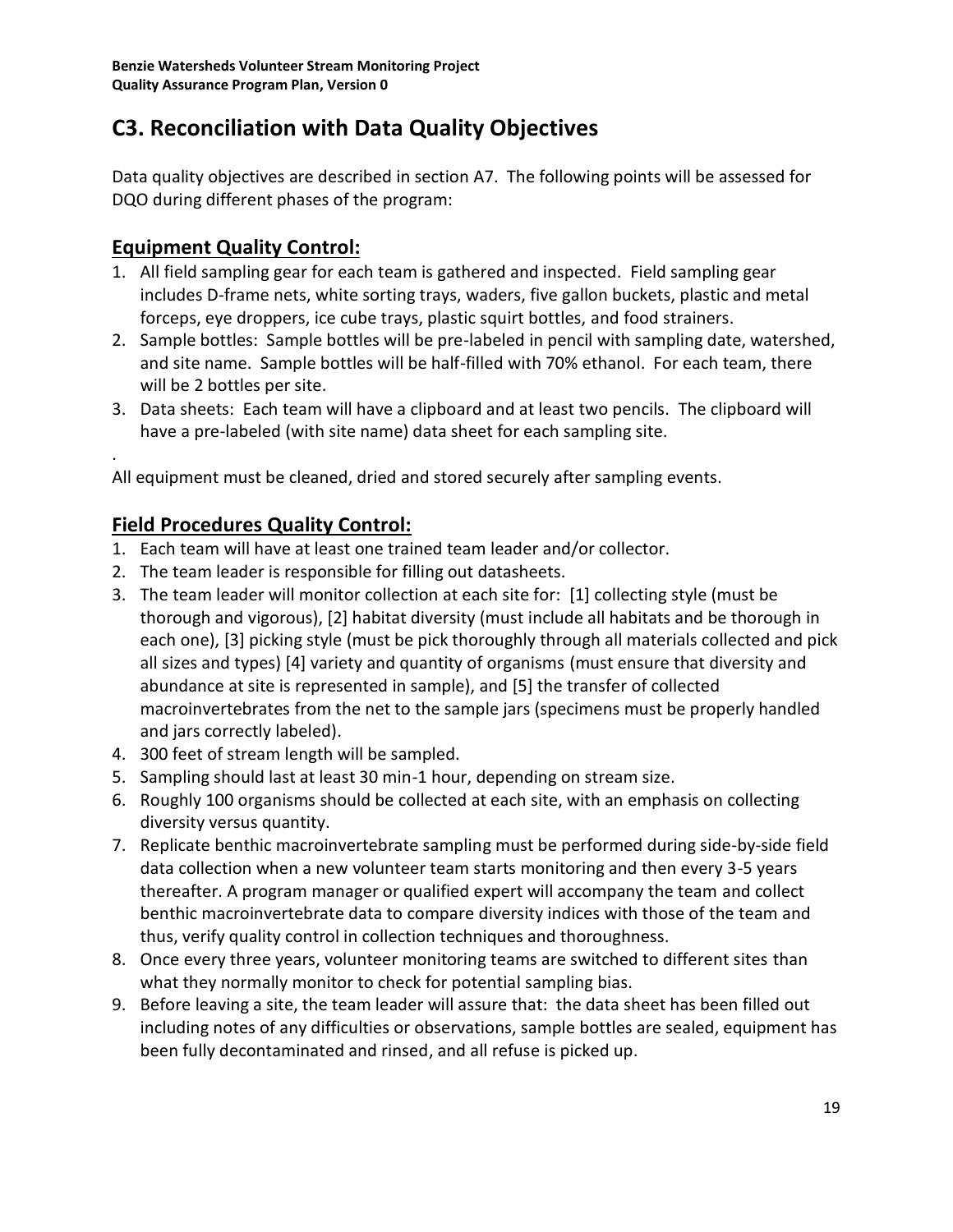### **Indoor Sorting and Identification Quality Control:**

- 1. All jars with macroinvertebrate specimens must be checked by a program manager upon receipt from the volunteer team to assure that they are labeled and properly closed.
- 2. Field datasheets used by volunteers must be checked for completeness and to verify that the correct number of containers from the sample site is indicated on the form.
- 3. Prior to identification, datasheets and containers must be checked to ensure that all containers, and only containers from that collection site are present prior to opening the jars to begin identification.
- 4. During the indoor session, if any specimens are separated from the pan during sorting and identification, a site label must accompany them.
- 5. All samples must be checked and verified by a qualified expert. The Program Manager will verify all order-level identifications and perform all family-level identifications until qualified volunteers are found to help with these tasks.
- 6. Following identification, all specimens from the sample site in question must be stored in 70% ethanol in an air-tight container and a label included in the container that includes all relevant information (watershed, sample site location, and sample event date).

### **Data Analysis Quality Control:**

- 1. Field datasheets must be reviewed for errors upon receipt by the Program Manager to minimize errors before entry into the spreadsheet and MiCorps Data Exchange.
- 2. Calculations for diversity indices must be verified by the Program Manager to minimize errors before entry into the spreadsheet and MiCorps Data Exchange.
- 3. Data entered into the computer must be reviewed by comparing hard copy print outs of spreadsheet with field data sheets.

# **C4. Reporting**

The Program Manager has the primary responsibility for performing and verifying the QC points from C3 and A7. Program volunteers will be given timely feedback on their QC performance, especially if deficiencies are identified. QC reports will be given to MiCorps in Quarterly Status Reports in the event of corrective actions.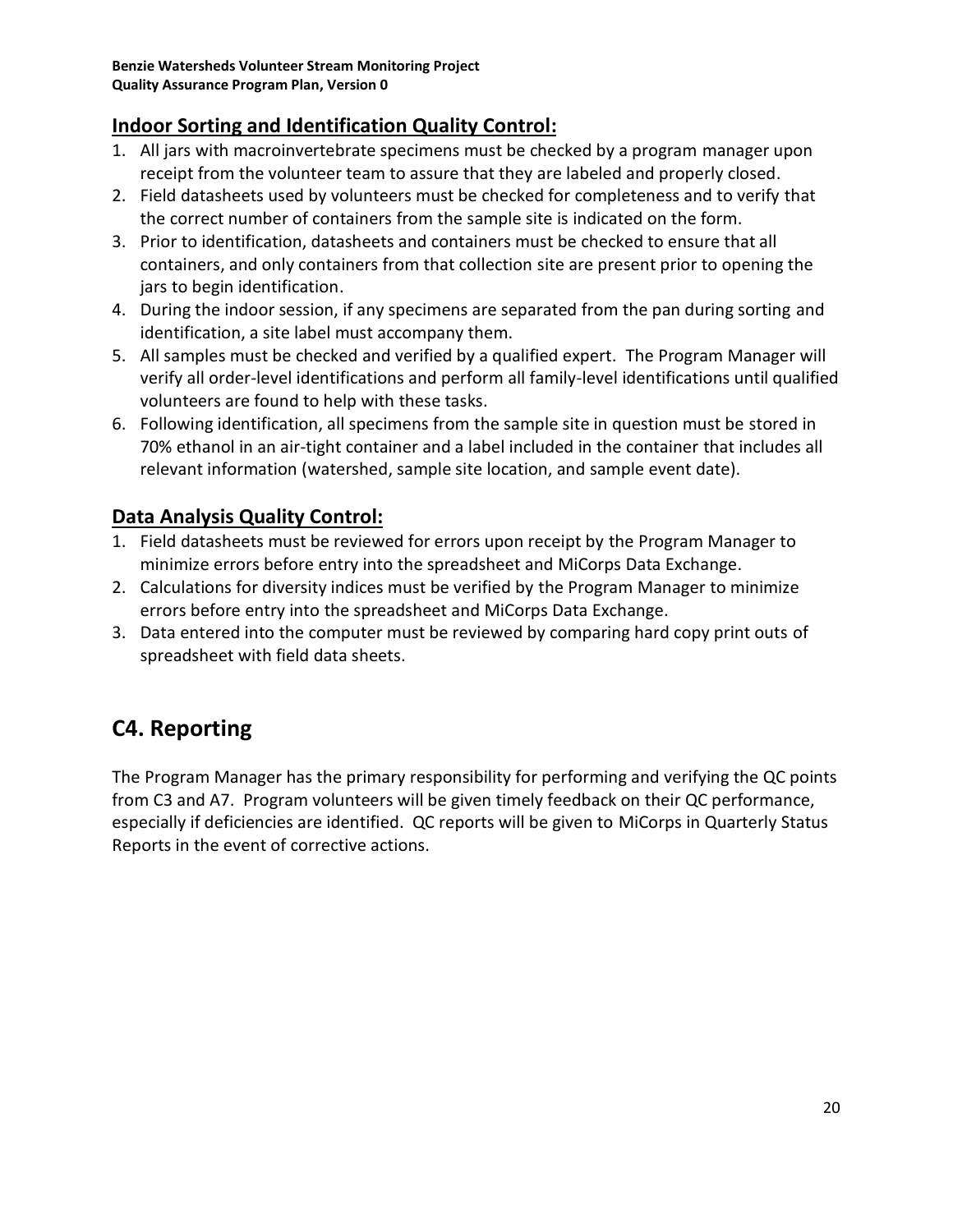Appendix A. Stream sampling sites.

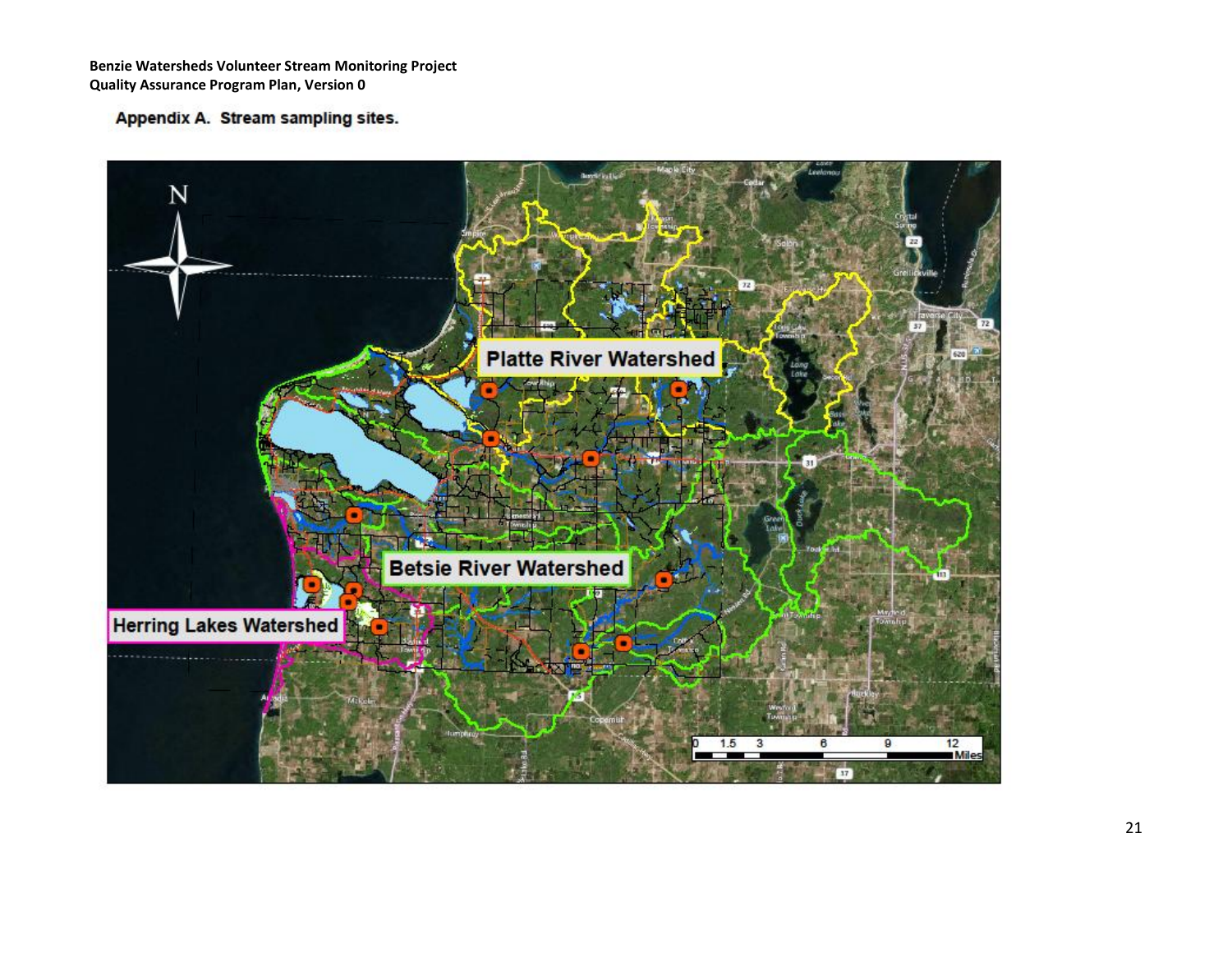**Appendix B.** Order-level field data sheet, page 1.

MiCorps Site ID#: 1999 1999



#### **Stream Macroinvertebrate Datasheet**

| Stream Name: _____________________________<br>Date: 2008 - 2008 - 2008 - 2009 - 2009 - 2010 - 2010 - 2010 - 2010 - 2010 - 2010 - 2010 - 2010 - 2010 - 2010 -<br>Major Watershed: _________________________ | Location: Circle one: Upstream or Downstream of road?)<br>Collection Start Time: (AM/PM)<br>HUC Code (if known): very serve that the code of the server of the server of the server of the server of the server of the server of the server of the server of the server of the server of the server of the server of the s                             |
|------------------------------------------------------------------------------------------------------------------------------------------------------------------------------------------------------------|--------------------------------------------------------------------------------------------------------------------------------------------------------------------------------------------------------------------------------------------------------------------------------------------------------------------------------------------------------|
| <b>Monitoring Team:</b>                                                                                                                                                                                    |                                                                                                                                                                                                                                                                                                                                                        |
|                                                                                                                                                                                                            |                                                                                                                                                                                                                                                                                                                                                        |
| <b>Stream Conditions:</b>                                                                                                                                                                                  |                                                                                                                                                                                                                                                                                                                                                        |
| Substrate Embeddedness in Riffles: _____ 0-25% _____ 25-50% _____ > 50%                                                                                                                                    | Is the substrate covered with excessive silt? No Yes (describe:<br>Unsure<br>Did you observe any fish or wildlife? () Yes () No If so, please describe:                                                                                                                                                                                                |
| <b>Riffles</b><br>Stream Margins<br>Cobbles<br>Leaf Packs<br>Pools<br>Aquatic Plants<br>Runs<br>Collection Finish Time: (AM/PM)                                                                            | Macroinvertebrate Collection: Check the habitats that were sampled. Include as many as possible.<br>____ Submerged Wood<br>Other (describe: _______<br>Undercut banks/Overhanging Vegetation<br>Did you see, but not collect, any live crayfish? (Yes No), or large clams? (Yes No)<br>*remember to include them in the assessment on the other side!* |

| Datasheet checked for completeness by: | Datasheet version 10/08/05 |  |
|----------------------------------------|----------------------------|--|
| Data entered into MiCorps database by: | Date:                      |  |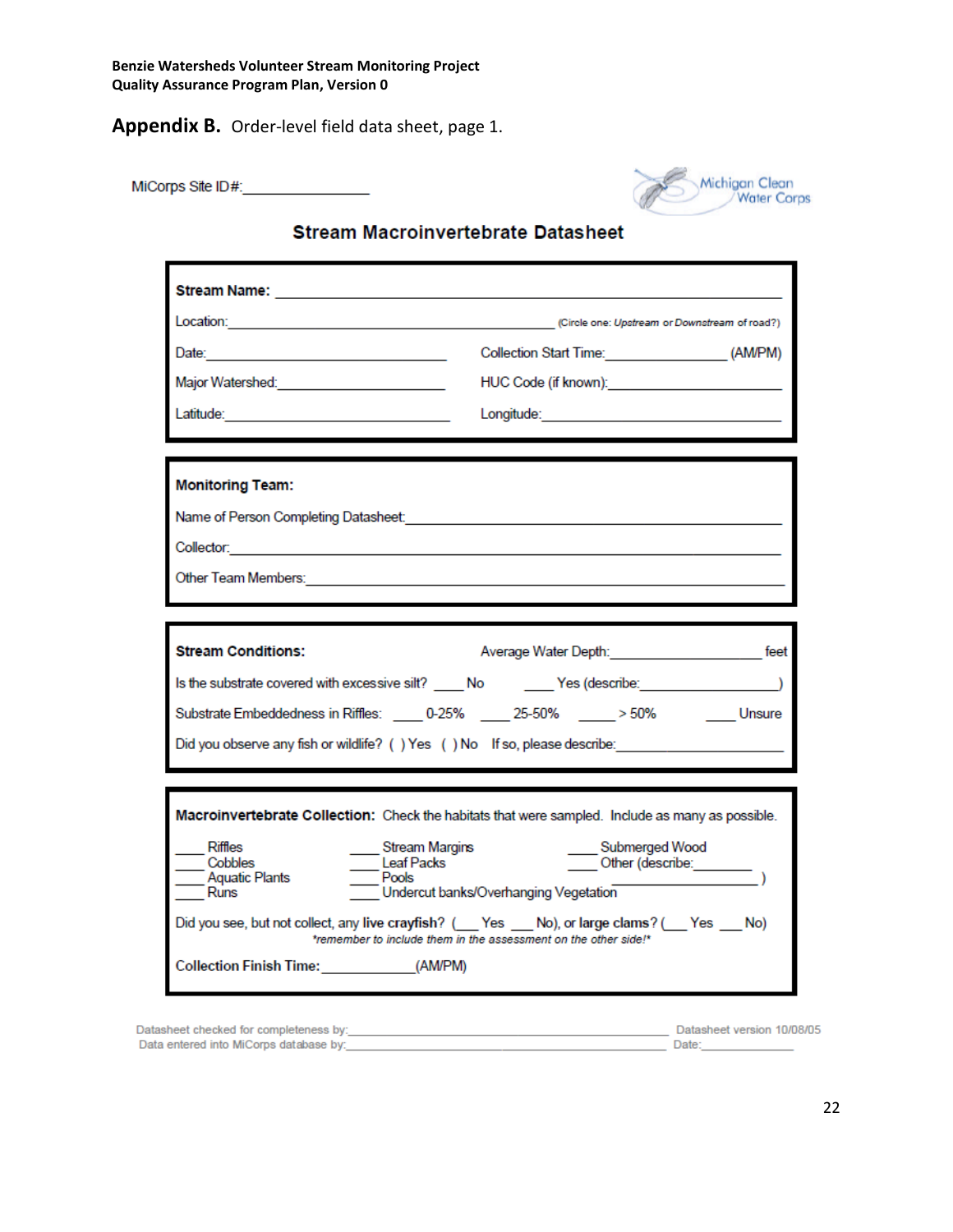#### **Appendix B.** Order-level field data sheet, page 2.

MiCorps Site ID#:



#### **IDENTIFICATION AND ASSESSMENT**

Use letter codes  $[**R**$  (rare) = 1-10,  **(common) = 11 or more] to record the approximate numbers** of organisms in each taxa found in the stream reach.

\*\* Do NOT count empty shells, pupae, or terrestrial macroinvertebrates\*\*

#### **Group 1: Sensitive**

| (Trichoptera)<br>Caddisfly larvae<br>EXCEPT Net-spinning caddis                                                                                                                                                                                                                                                                                                                                                                                | <b>STREAM QUALITY SCORE</b>                                                                                                                                                                                                                                                           |
|------------------------------------------------------------------------------------------------------------------------------------------------------------------------------------------------------------------------------------------------------------------------------------------------------------------------------------------------------------------------------------------------------------------------------------------------|---------------------------------------------------------------------------------------------------------------------------------------------------------------------------------------------------------------------------------------------------------------------------------------|
| Hellgrammites<br>(Megaloptera)<br>Mayfly nymphs (Ephemeroptera)<br>Gilled (right-handed) snails (Gastropoda)                                                                                                                                                                                                                                                                                                                                   | Group 1:<br># of R's $*$ 5.0 =<br># of C's $*$ 5.3 =<br>Group 1 Total =                                                                                                                                                                                                               |
| Stonefly nymphs (Plecoptera)<br>Water penny<br>(Coleoptera)<br>Water snipe fly<br>(Diptera)                                                                                                                                                                                                                                                                                                                                                    | Group 2:<br># of R's $*$ 3.0 =                                                                                                                                                                                                                                                        |
| Group 2: Somewhat-Sensitive                                                                                                                                                                                                                                                                                                                                                                                                                    | # of C's $*$ 3.2 =<br>Group 2 Total =                                                                                                                                                                                                                                                 |
| Alderfly larvae<br>(Megaloptera)<br>Beetle adults<br>(Coleoptera)<br>Beetle larvae<br>(Coleoptera)<br><b>Black fly larvae</b><br>(Diptera)<br>Clams<br>(Pelecypoda)<br>Crane fly larvae<br>(Diptera)<br>Crayfish<br>(Decapoda)<br>Damselfly nymphs<br>(Odonata)<br>Dragonfly nymphs<br>(Odonata)<br>Net-spinning caddisfly larvae<br>(Hydropsychidae; Trichoptera)<br>Scuds<br>(Amphipoda)<br>Sowbugs<br>(Isopoda)<br><b>Group 3: Tolerant</b> | Group 3:<br># of R's $*$ 1.1 =<br># of C's $*$ 1.0 =<br>Group $3$ Total =<br>Total Stream Quality Score =<br>(Sum of totals for groups 1-3; round to<br>nearest whole number)<br>Check one:<br><b>Excellent</b><br>( > 48)<br>$(34-48)$<br>Good<br>Fair<br>$(19-33)$<br>Poor<br>(<19) |
| (Oligochaeta)<br>Aquatic worms<br>Leeches<br>(Hirudinea)<br>Midge larvae<br>(Diptera)<br>Pouch snails<br>(Gastropoda)<br>True bugs<br>(Hemiptera)<br>Other true flies<br>(Diptera)                                                                                                                                                                                                                                                             |                                                                                                                                                                                                                                                                                       |
| Identifications made by:                                                                                                                                                                                                                                                                                                                                                                                                                       |                                                                                                                                                                                                                                                                                       |
| Rate your confidence in these identifications: Quite confident<br>5                                                                                                                                                                                                                                                                                                                                                                            | Not very confident<br>3<br>4<br>$\sim$<br>1                                                                                                                                                                                                                                           |
| Data entered into MiCorps database by: the state of the state of the state of the state of the state of the state of the state of the state of the state of the state of the state of the state of the state of the state of t                                                                                                                                                                                                                 | Datasheet version 10/08/05<br>Date:                                                                                                                                                                                                                                                   |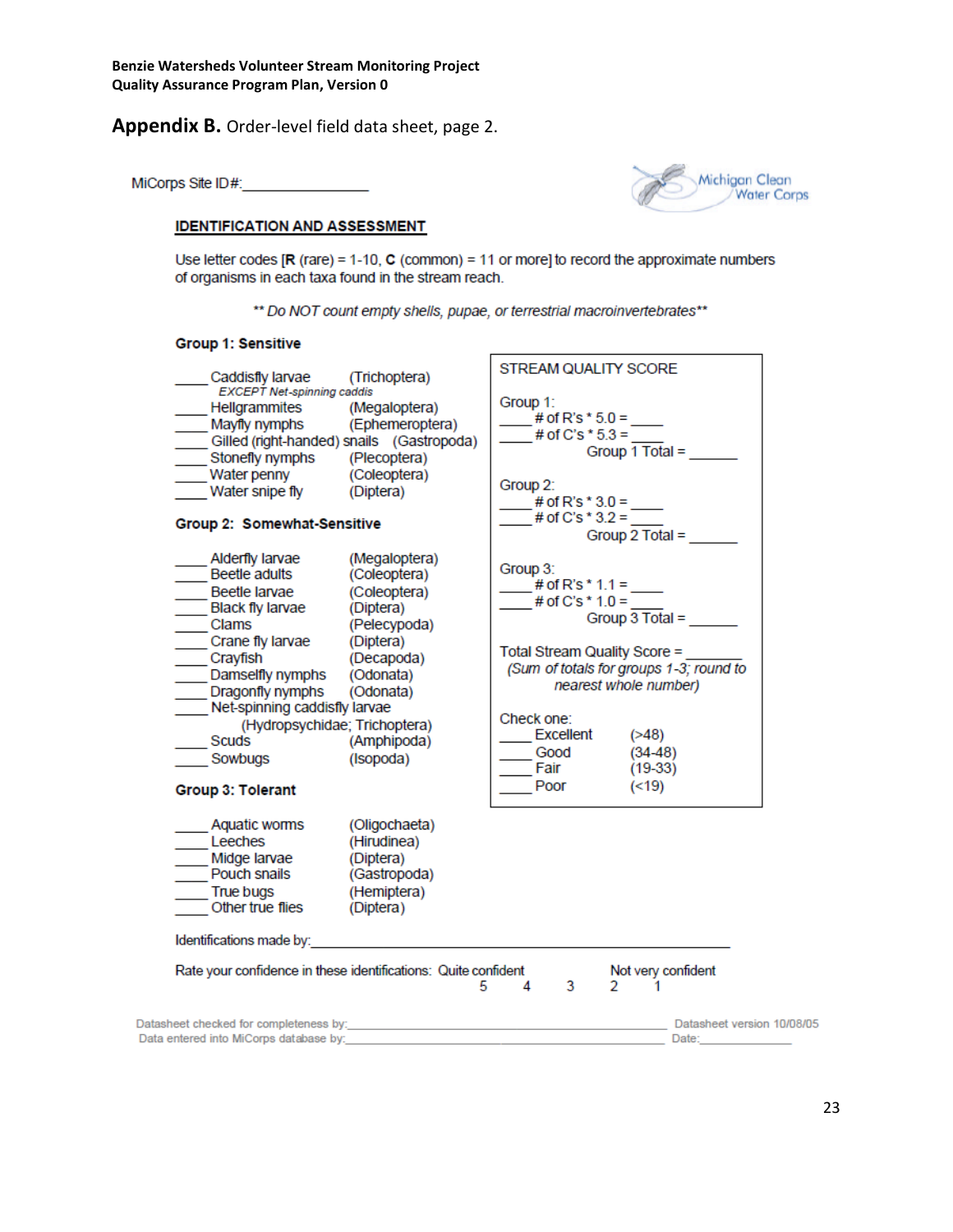**Appendix C.** Family-level data sheet, page 1.

MiCorp Site ID#

Identification verified by: \_\_\_\_\_\_\_\_\_\_\_\_\_\_\_\_\_(optional)



#### AQUATIC MACROINVERTEBRATE IDENTIFICATION WITH INSECT FAMILIES

Use letter code [R (rare) = 1-10, C (common) = 11 or more] to record the approximate numbers of organisms in each taxa found in the stream reach. Only use the blank by the main taxa heading (i.e. ANNELIDA, COLEOPTERA) when there are organisms that cannot be identified to the lower taxonomic levels. Enter both the family level data as well as the order level data into the Michigan Data Exchange.

| ANNELIDA- Segmented Worm         | DIPTERA-continued             |  |
|----------------------------------|-------------------------------|--|
| Hirudinea                        | Syrphidae                     |  |
| Oligochaeta                      | Tabanidae                     |  |
|                                  | Tipulidae                     |  |
| COLEOPTERA - Beetles             |                               |  |
| Chrysomelidae                    | EPHEMEROPTERA - Mayflies      |  |
| Curculionidae                    | Acanthametropodidae           |  |
| Dryopidae                        | Ameletidae                    |  |
| Dytiscidae                       | Ametropodidae                 |  |
| Elmidae                          | Arthropleidae                 |  |
| Gyrinidae                        | Baetidae                      |  |
| Haliplidae                       | Baetiscidae                   |  |
| Hydraenidae                      | Caenidae                      |  |
| Hydrophilidae                    | Ephemerellidae                |  |
| Lampyridae                       | Ephemeridae                   |  |
| Lutrochidae                      | Heptageniidae                 |  |
| Noteridae                        | Isonychiidae                  |  |
| Psephenidae                      | Leptohyphidae                 |  |
| Ptilodactylidae                  | Leptophlebiidae               |  |
| Scirtidae                        | Metretopodidae                |  |
| Staphylinidae                    | Neoephemeridae                |  |
|                                  | Oligoneuridae                 |  |
| COLLEMBOLA - Springtail          | Polymitarcyidae               |  |
|                                  | Potamanthidae                 |  |
| CRUSTACEA— Crustaceans           | Pseudironidae                 |  |
| Amphipoda                        | Siphlonuridae                 |  |
| Decapoda                         | Tricorythidae                 |  |
| Isopoda                          |                               |  |
|                                  | GASTROPODA - Snails, Limpets_ |  |
| DIPTERA - True Flies ___________ | Ancylidae                     |  |
| Athericidae                      | Physidae                      |  |
| Blephariceridae                  | Planorbidae                   |  |
| Ceratopogonidae                  | Right-handed snail            |  |
| Chaoboridae                      |                               |  |
| Chironomidae                     | HEMIPTERA - True Bugs_______  |  |
| Culicidae                        | Belostomatidae                |  |
| <b>Dixidae</b>                   | Corixidae                     |  |
| Dolichopodidae                   | Gelastocoridae                |  |
| Empididae                        | Gerridae                      |  |
| Ephydridae                       | Hebridae                      |  |
| Muscidae                         | Hydrometridae                 |  |
| Phoridae                         | Mesoveliidae                  |  |
| Psychodidae                      | Naucoridae                    |  |
| Ptychopteridae                   | Nepidae                       |  |
| Sarcophagidae                    | Notonectidae                  |  |
| Sciomyzidae                      | Pleidae                       |  |
| Simuliidae                       | Saldidae                      |  |
| Stratiomvidae                    | Veliidae                      |  |